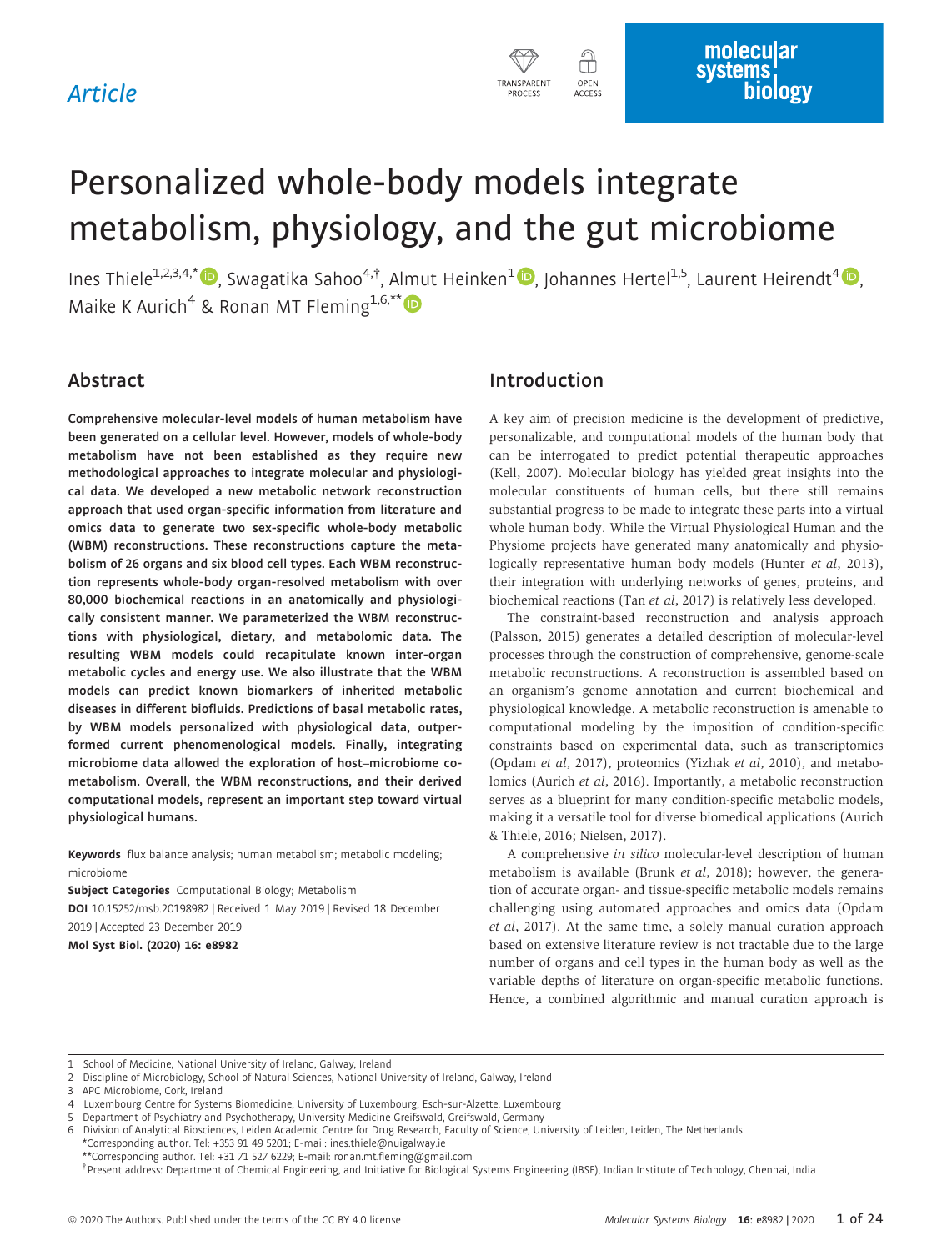needed, which has already been developed for microbial reconstructions (Magnusdottir et al, 2017).

To contribute toward the ambitious goal to develop a human whole-body model (Kitano, 2010), current systems biology approaches need to go beyond molecular networks to also represent anatomical and physiological properties in the computational modeling framework. For instance, Bordbar et al (2011a) created the first multi-tissue metabolic model where three organ-specific metabolic models were connected through a blood compartment. However, this model does not accurately describe the mass flow occurring in the human body, which starts with dietary intake followed by transport, metabolism, and elimination of the nutrients and its by-products. In the absence of such detailed representation, the generic human metabolic reconstruction has been used as a proxy for whole-body metabolism (Nilsson et al, 2017), but it does not yet capture metabolic pathways that occur in parallel in multiple organs to give rise to known physiology, such as the Cori cycle.

To address these challenges, we developed the first two molecular-level, organ-resolved, physiologically consistent, sex-specific, genome-scale reconstruction of whole-body metabolism (WBM; Fig 1A). We demonstrate that these WBM reconstructions can be converted into personalized WBM models by integration with physiological, quantitative metabolomics, and microbiome data, thereby allowing, e.g., the assessment of microbial metabolism on host metabolism in an organ-resolved, person-dependent manner.

# Results

### A novel approach yields curated whole-body metabolic reconstructions

We developed a novel, iterative approach to assemble WBM reconstructions by leveraging an existing generic human metabolic reconstruction, Recon3D (Brunk et al, 2018), reconstruction algorithms (Vlassis et al, 2014), omics data (Wishart et al, 2013; Kim et al, 2014; Uhlen et al, 2015), and manual curation of more than 600 scientific literature articles and books (Fig 1A). The female WBM, termed Harvetta 1.0, was generated by starting with a meta-reconstruction, composed of a set of 30 identical Recon3D models connected through anatomically consistent biofluid compartments (Fig 1B, Materials and Methods, Reconstruction details). Similarly, the male WBM, termed Harvey 1.0, started from a meta-reconstruction with one copy of Recon3D for each of its 28 organs, tissues, and cell types (Table 1). Note that we will refer in the following to all cell types, tissues, and organs collectively as organs. We extensively reviewed organ-specific literature for genes, reactions, and pathways known to be present in the different organs (Materials and Methods, Reconstruction details, Table EV1). This review effort yielded 9,258 organ-specific reactions, which we added to a core reaction set, defining reactions that had to be present in the WBM reconstructions. We removed 912 organ-specific reactions reported to be absent in the literature (Materials and Methods, Reconstruction details, Table EV1). Moreover, evidence for the presence of organ-specific proteins for all organs except the small intestine was obtained from the human proteome map (Kim et al, 2014) and the human proteome atlas (Uhlen et al, 2015) (Materials and Methods, Reconstruction details, Tables EV2 and EV3). For four organs, metabolic reconstructions have been published, namely the red blood cell (Bordbar et al, 2011b), adipocyte (Bordbar et al, 2011a), small intestine (Sahoo & Thiele, 2013), and liver (Gille et al, 2010). Thus, we added the respective organ-specific reactions to the core reaction set, after mapping the reaction identifiers to the Virtual Metabolic Human (VMH, www.vmh.life) reaction identifiers (Materials and Methods, Reconstruction details). The literature was also reviewed for the absence of cellular organelles in the different organs (Materials and Methods, Reconstruction details, Table EV4), which were removed accordingly from the relevant organs in the meta-reconstructions. As a next step, we added transport reactions to the core reaction set, based on organ-specific transporter expression data collected from the literature (Materials and Methods, Reconstruction details, Table EV5; Sahoo et al, 2014), and organspecific sink reactions for metabolites known to be stored in different organs (Materials and Methods, Reconstruction details, Tables EV6 and EV7). We used metabolomics data from 16 different resources to enforce the presence of metabolites detected in the different biofluid compartments (Fig 1, Materials and Methods, Reconstruction details, Table EV8), and added the corresponding reactions to the core reaction set. Furthermore, we used literature information to define metabolites that are known to cross, or not, the blood– brain barrier and either added them to the core reaction set or removed them from the meta-reconstructions, respectively (Materials and Methods, Reconstruction details, Table EV9). Additionally, we included the dietary uptake reactions to the core reaction set for metabolites that have been identified in food (Materials and Methods, Reconstruction details, Table EV10). Finally, to enable the integration of the gut microbiome with the WBM reconstructions (see below), we added sink reactions to the core reaction set for metabolites known to be produced by human gut microbes (Table EV11). Each organ contains a biomass maintenance reaction representing the macromolecular precursors (e.g., amino acids) required for organ maintenance (Materials and Methods, Reconstruction details). To represent the energy required to maintain the body's cellular function and integrity, we added a whole-body maintenance reaction to both meta-reconstructions, in which each organ biomass maintenance reaction is weighted based on its respective organ weight in the reference man or woman (Snyder et al, 1975) (Materials and Methods, Reconstruction details).

The collected information, in the form of the core reaction set, and the tailored meta-reconstructions were used as inputs for a model extraction algorithm (Vlassis et al, 2014) to generate sexspecific draft WBM reconstructions (Fig 1A, Materials and Methods, Reconstruction details). This network extraction algorithm returns a compact subnetwork containing all core reactions and a minimal number of additional reactions necessary to render the subnetwork flux consistent, i.e., each network reaction can carry a non-zero flux value. As the algorithm adds a minimal number of reactions to the subnetwork, it should be evaluated whether such additions can be supported or rejected based on biological evidence. A similar approach has been suggested for gap filling (Rolfsson et al, 2011). Consequently, we revisited the literature for evidence to support reaction inclusion and either expanded the organ-specific core reaction set or removed organ-specific reactions from the meta-reconstructions as appropriate (Fig 1A). We then generated new draft WBM reconstructions using the model extraction algorithm with this updated input. This cycle was iterated over a hundred times,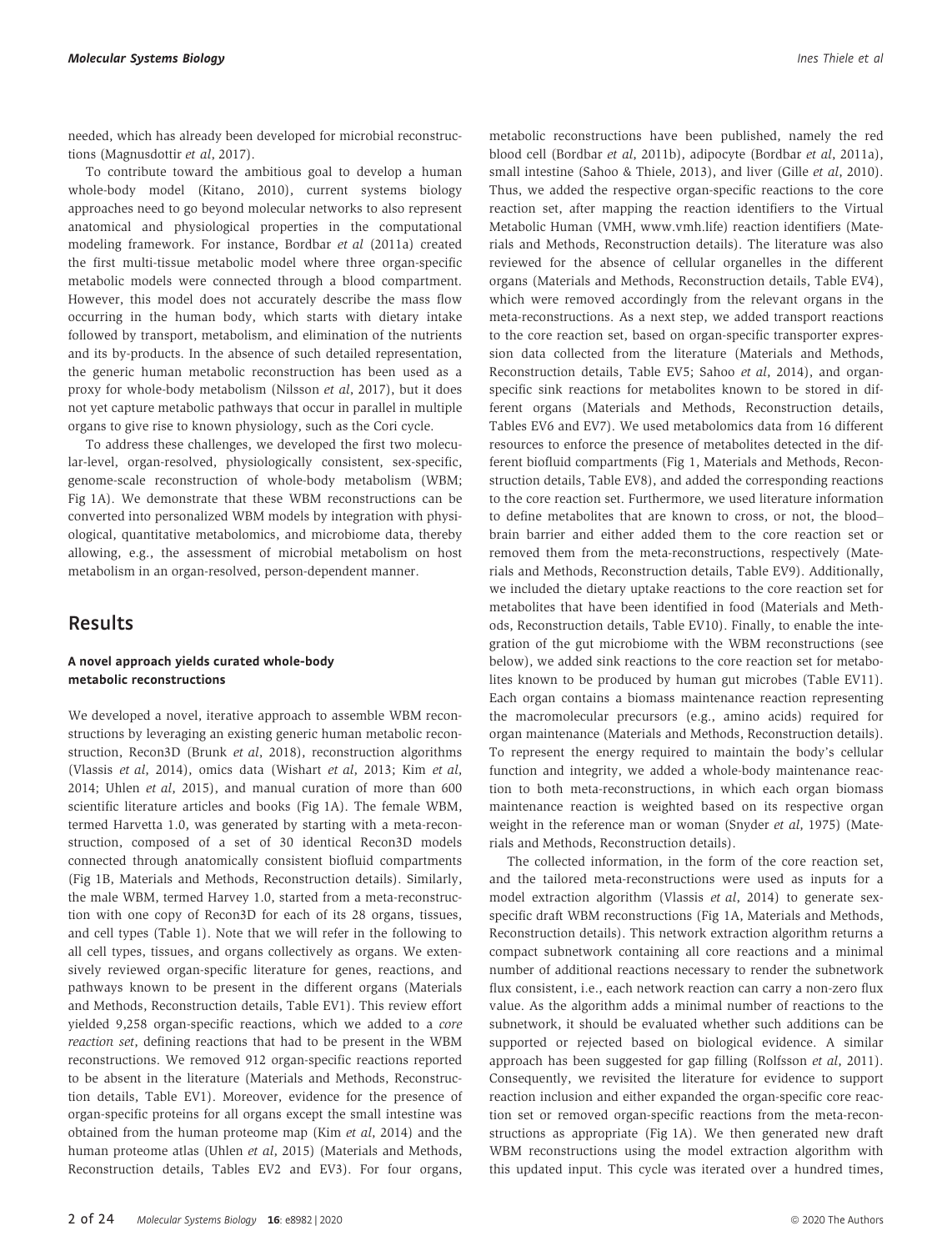

# **C** Characteristics of the WBM reconstructions **D**

|                                                         | <b>Harvey</b>  | <b>Harvetta</b>    |
|---------------------------------------------------------|----------------|--------------------|
| Sex                                                     | Male           | Female             |
| Sex-independent organs                                  | 20             | 20                 |
| Sex-specific organs                                     | 2 (testis,     | 4 (breast, cervix, |
|                                                         | prostate)      | uterus, ovary)     |
| Blood cell types                                        | 6              | 6                  |
| <b>Biofluid compartments</b>                            | 13             | 13                 |
| Overall reactions                                       | 81,094         | 83,521             |
| <b>Overall metabolites</b>                              | 56,452         | 58,851             |
| Overall genes                                           | 1.681          | 1.681              |
| Overall metabolic subsystems                            | 104            | 104                |
| Intracellular compartments                              | $2 - 8$        | $2 - 8$            |
| <b>Fecal metabolites</b>                                | 1,400          | 1,398              |
| Dietary metabolites                                     | 1,392          | 1,391              |
| <b>Blood circulation metabolites</b>                    | 979            | 978                |
| Urine metabolites                                       | 920            | 923                |
| <b>CSF</b> metabolites                                  | 517            | 508                |
| Portal vein metabolites                                 | 488            | 487                |
| <b>Bile duct metabolites</b>                            | 261            | 262                |
| <b>Breast milk metabolites</b>                          | $\overline{a}$ | 84                 |
| Sweat metabolites                                       | 57             | 57                 |
| Air metabolites                                         | 3              | 3                  |
| Organ weight based on 70 kg (male) & 58 kg (female)     | 58.8 kg (84%)  | 49.5 kg (85%)      |
| Organ weight plus skeleton and connective tissue (11kg) | 69.3 kg (99%)  | 57.5 kg (99%)      |

**Visualization of Harvey's stoichiometric matrix** 



#### Figure 1. Overview of the reconstruction approach and key features of the organ-resolved, sex-specific, curated whole-body metabolism (WBM) reconstructions.

- A Overall approach to reconstruction and analysis of the WBM reconstructions and derived models. The generic genome-scale reconstruction of human metabolism, Recon3D (Brunk et al, 2018), containing 13,543 metabolic reactions and 4,140 unique metabolites, was used to derive a stoichiometrically and flux-consistent submodel, named Recon3\*, to serve as a starting point for the construction of the WBM reconstructions. During the reconstruction process, we reviewed over 600 publications and included numerous omics data sets. myHarvey refers to the microbiome-associated WBM models. See Materials and Methods and Dataset EV2 for more details.
- B Schematic overview of the included organs and their anatomical connections in the male WBM reconstruction. The arrows indicate the organ exchange with the biofluid compartments.
- C Statistics of the content of the WBM reconstructions.
- Stoichiometric matrix of the male reconstruction is shown with all non-zero entries highlighted. The columns of the stoichiometric matrix represent the reactions, while the rows correspond to the metabolites. If a metabolite (j) participates in a reaction (i), the stoichiometric coefficient is entered in the corresponding cell (i, j). Each row represents the mass-balance equation for a given metabolite (dx/dt). In flux balance analysis (FBA) (Orth et al, 2010), the modeled system is assumed to be at a steady state (i.e., dx/dt = 0). This mathematical problem can be efficiently solved at a large-scale (Materials and Methods, Conversion from reconstruction to condition-specific models).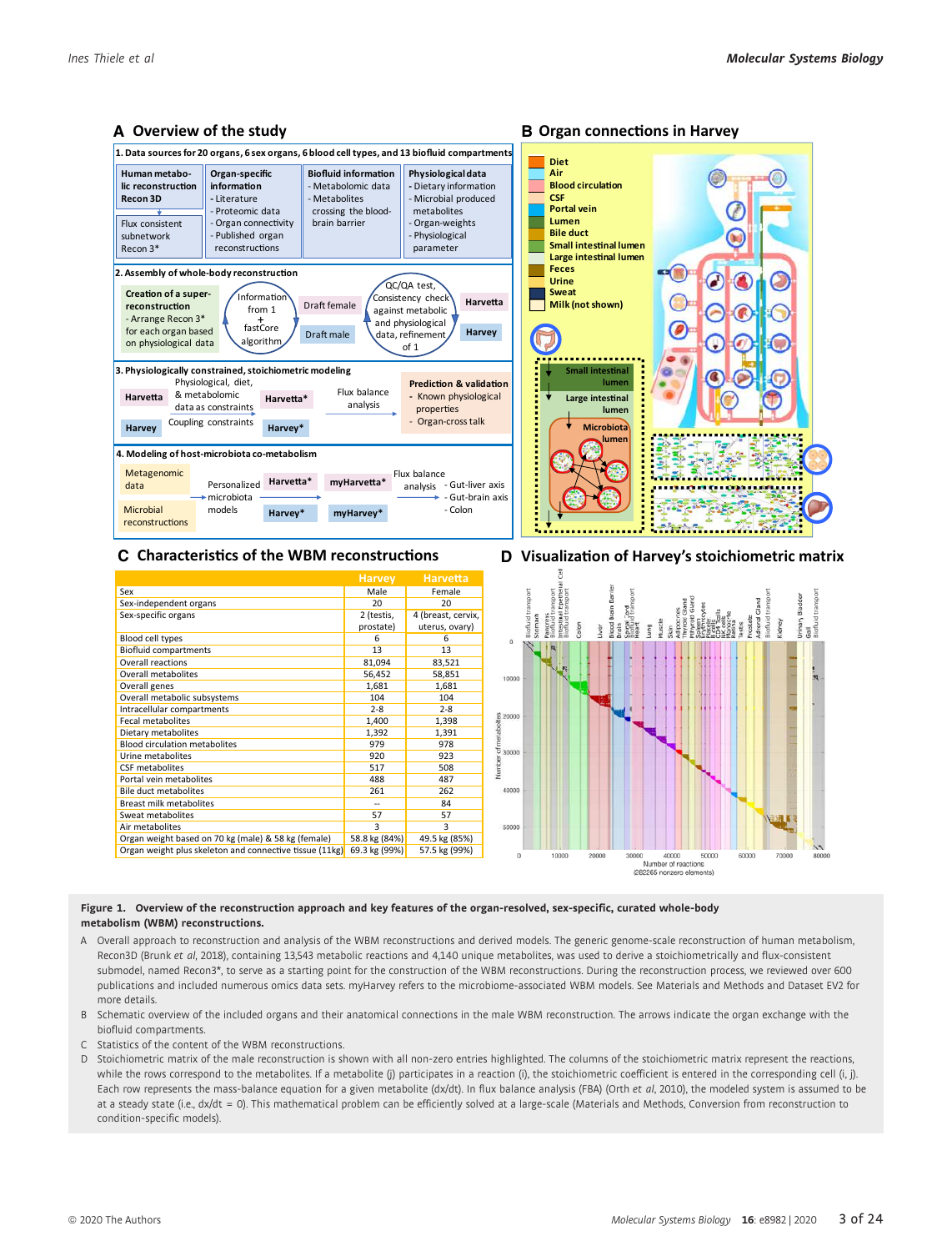| Organ name               | Organ<br>abbreviations | <b>Present in WBM</b><br>reconstruction |
|--------------------------|------------------------|-----------------------------------------|
| Adipose tissue           | Adipocytes_            | Harvey, Harvetta                        |
| Adrenal gland            | Agland_                | Harvey, Harvetta                        |
| B-cells                  | Bcells                 | Harvey, Harvetta                        |
| <b>Brain</b>             | Brain_                 | Harvey, Harvetta                        |
| <b>Breast</b>            | Breast_                | Harvetta                                |
| CD4 <sup>+</sup> T-cells | CD4Tcells              | Harvey, Harvetta                        |
| Cervix                   | Cervix                 | Harvetta                                |
| Colon                    | Colon_                 | Harvey, Harvetta                        |
| Gallbladder              | Gall                   | Harvey, Harvetta                        |
| Heart                    | Heart                  | Harvey, Harvetta                        |
| Kidney                   | Kidney_                | Harvey, Harvetta                        |
| Liver                    | Liver_                 | Harvey, Harvetta                        |
| Lung                     | Lung_                  | Harvey, Harvetta                        |
| Monocytes                | Monocyte_              | Harvey, Harvetta                        |
| Muscle                   | Muscle_                | Harvey, Harvetta                        |
| Natural killer cells     | Nkcells_               | Harvey, Harvetta                        |
| Ovary                    | Ovary_                 | Harvetta                                |
| Pancreas                 | Pancreas_              | Harvey, Harvetta                        |
| Platelet                 | Platelet_              | Harvey, Harvetta                        |
| Prostate                 | Prostate_              | Harvey                                  |
| Parathyroid gland        | Pthyroidgland_         | Harvey, Harvetta                        |
| Red blood cell           | RBC_                   | Harvey, Harvetta                        |
| Retina                   | Retina_                | Harvey, Harvetta                        |
| Spinal cord              | Scord_                 | Harvey, Harvetta                        |
| Small intestine          | $SIEC_$                | Harvey, Harvetta                        |
| Skin                     | Skin_                  | Harvey, Harvetta                        |
| Spleen                   | Spleen_                | Harvey, Harvetta                        |
| Stomach                  | Stomach_               | Harvey, Harvetta                        |
| <b>Testis</b>            | Testis_                | Harvey                                  |
| Thyroid gland            | Thyroidgland_          | Harvey, Harvetta                        |
| Urinary bladder          | Urinarybladder_        | Harvey, Harvetta                        |
| Uterus                   | Uterus                 | Harvetta                                |

Table 1. List of organs present in the male (Harvey) and female (Harvetta) WBM reconstructions.

focusing on different organs and metabolic pathways each time, which was necessary due to the large size of the reconstructions (Materials and Methods, Reconstruction details). Throughout the reconstruction process, we followed an established quality control and quality assurance protocol (Thiele & Palsson, 2010) and performed core tests proposed by the systems biology community (preprint: Lieven et al, 2018).

The final sex-specific WBM reconstructions account for 83,521 and 81,094 reactions for Harvetta and Harvey, respectively (Fig 1C, Tables EV12 and EV13). Harvetta contained more reactions than Harvey due to two more sex-specific organs (Fig 1C and D). In total, 73,215 reactions were shared between both sexes, while 7,879 were unique to Harvey and 10,306 unique to Harvetta. Excluding sex organs, < 4% of all WBM reactions were sex-specific, mostly involving alternative transport reactions (Dataset EV2: 3.6). Overall, these WBM reconstructions account for about 84% of the body weight. The remaining 16% correspond mostly to bones and connective tissue (Snyder et al, 1975; Fig 1C), both of which are as yet insufficiently represented with corresponding reactions in Recon3D. The resulting, sex-specific WBM reconstructions comprehensively capture human whole-body metabolism consistent with current knowledge.

### An organ compendium was derived from the WBM reconstructions

A compendium of organ-specific reconstructions was extracted from the WBM reconstructions (Figs 1B and 2, Tables 1 and EV14). All organ-specific reconstructions can be obtained from the VMH at www.vmh.life. The technical quality of each organ was assessed using a comprehensive test suite, implemented in the COBRA Toolbox (Heirendt et al, 2019), that checks for adherence to quality standards developed for metabolic reconstructions (Thiele & Palsson, 2010; Brunk et al, 2018; preprint: Lieven et al, 2018). These tests included, e.g., testing for realistic ATP yields on various carbon sources under aerobic and anaerobic conditions or the ability to perform defined metabolic tasks (Dataset EV2: 3.7). A typical organ contained 2,947  $\pm$  1,980 reactions, 2,076  $\pm$  1,081 metabolites, and  $1,298 \pm 245$  genes (average  $\pm$  SD, Fig 2A). As one would expect, the organs with the most reactions were liver, kidney, and colon (Fig 1D). On average, 72% of reactions in each organ were geneassociated, when excluding transport and exchange reactions (Fig 2A). About 10% of all metabolites were organ-specific metabolites (Fig 2B), which may be used as biomarker metabolites for organ dysfunction. Notably, an additional 330 metabolites could only be found in two organs, potentially further expanding the set of potential organ dysfunction markers. Only 176 (10%) of the genes were core genes, which can be explained by the absence of the mitochondrially localized gene products from the core set, as the RBCs are lacking this organelle. When excluding the RBCs, an additional 142 genes were present in all remaining organs. The organ compendium represents a comprehensive set of manually curated, self-consistent organ-specific reconstructions that may be used for a range of biomedical applications (Aurich & Thiele, 2016; Nielsen, 2017).

# Combining metabolism with physiology enables physiologically constrained, stoichiometric modeling

The conversion of a reconstruction into a model involves the imposition of condition-specific constraints (Orth et al, 2010). Each WBM reconstruction was constrained with 15 physiological parameters (Fig 3A) and metabolomics data (Wishart et al, 2013; Materials and Methods, Conversion from reconstruction to condition-specific models, Dataset EV2: 3.2). For instance, metabolite transport across the capillaries of well-perfused organs is bulk flow limited rather than diffusion-limited (Feher, 2012). Using organ-specific blood flow rates at rest (Price et al, 2003) and plasma metabolite concentrations (Wishart et al, 2013), we placed upper bounds on the corresponding organ-specific metabolite transport reactions. Hence, by combining physiological and metabolomic constraints, we defined how much of each metabolite can be maximally taken up by an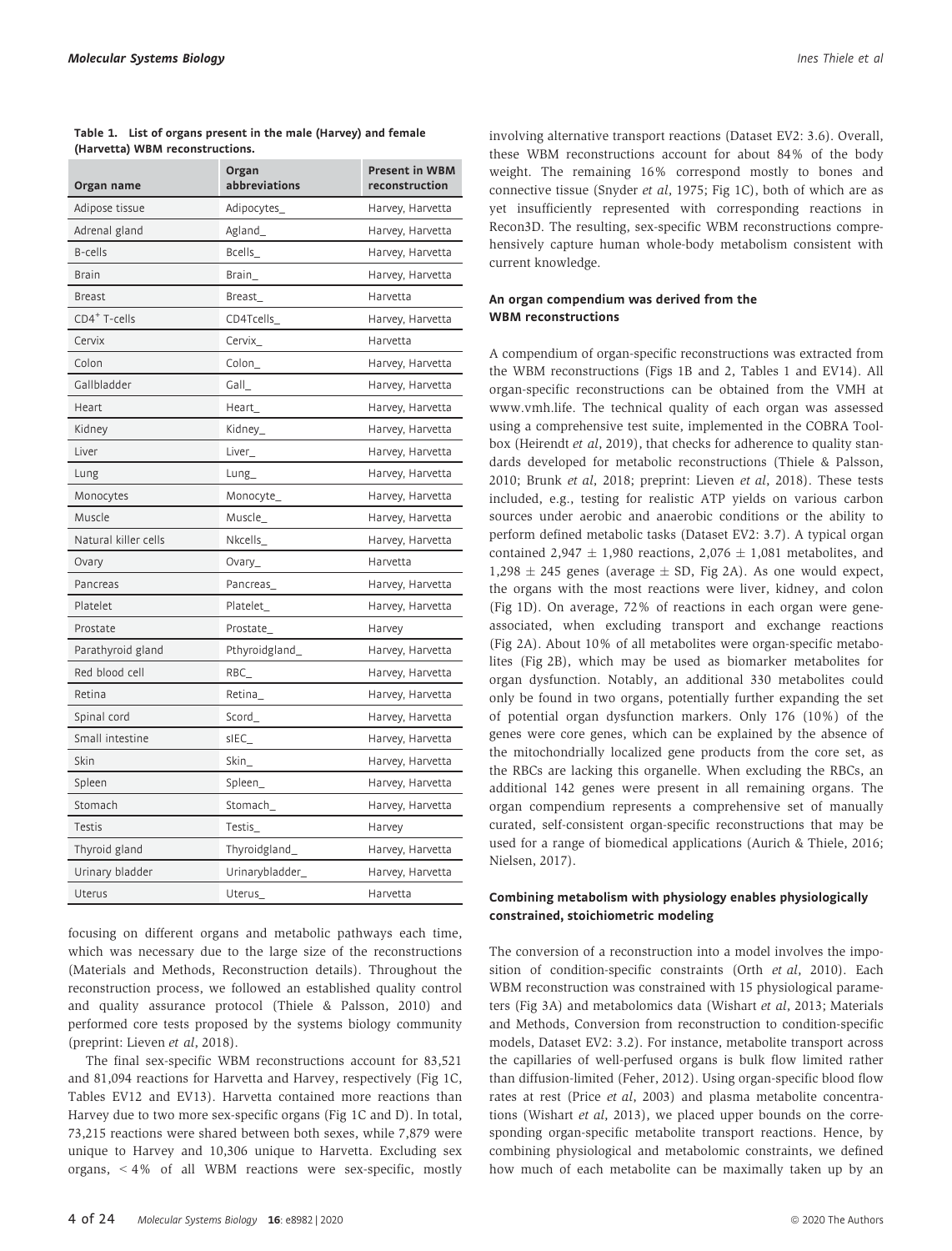

# A Key features of the 32 organs in the male and female WBM rec onstructions

**B** Distribution of reactions, metabolites, and genes across the 32 organs

|                | Harvey           |                    | Harvetta      |                  |                    |               |
|----------------|------------------|--------------------|---------------|------------------|--------------------|---------------|
|                | <b>Reactions</b> | <b>Metabolites</b> | Genes         | <b>Reactions</b> | <b>Metabolites</b> | Genes         |
| Core           | 109 (1.4%)       | 211 (5.5%)         | 176 (10.5%)   | 109 (1.4%)       | 207 (5.4%)         | 171 (10.2%)   |
| Organ-specific | 1,097 (14.6%)    | 366 (9.6%)         | 20 (1.2%)     | 1,161 (15.3%)    | 382 (9.9%)         | 19 (1.1%)     |
| <b>Others</b>  | 6,333 (84%)      | 3,249 (84.9%)      | 1,485 (88.3%) | 6,334 (83.3%)    | 3,251 (84.7%)      | 1,491 (88.7%) |
| <b>Total</b>   | 7,539            | 3,826              | 1,681         | 7,604            | 3,817              | 1,681         |

Figure 2. The organ compendium contains sex-specific metabolic reconstructions.

A Distribution of content in the male (blue) and female (pink) organ-specific reconstructions.

B Overall statistics of the organ compendium. Core reactions, genes, and metabolites refer to those that are shared between all organs in Harvetta or Harvey. The category "other" refers to all reactions, genes, or metabolites that appear in more than two but < 30 (Harvetta) or 28 (Harvey) organs (Dataset EV2: 3.7).

organ in the WBM, thereby addressing the challenge of appropriately constraining organ-specific models. Additionally, we assumed that the kidney filters 20% of blood plasma along with all the metabolites, irrespective of their nature (Martini & Bartholomew, 2006). Accordingly, multiplying the glomerular filtration rate by healthy plasma metabolite concentration ranges (Wishart et al, 2013) allowed us to set lower and upper bounds for filtration of each metabolite by the kidney. Similarly, we assumed that cerebrospinal fluid (CSF) metabolites are unselectively returned into the bloodstream, permitting us to use healthy CSF metabolite concentration (Wishart et al, 2013) as constraints on the rate at which CSF metabolites enter the bloodstream. Using the daily urine excretion rate and urine metabolite concentrations (Wishart et al, 2013), we constrained the rate of urinary metabolite excretion (Fig 3A). We also applied constraints corresponding to an average European diet (Fig 3B; Elmadfa, 2012). All applied constraints are described in detail in the Dataset EV2: 3.2.1. In total, 12.5% of the WBM model reactions had a constraint placed on their bounds, leading to a substantially reduced steady-state solution flux space (Appendix Fig S1A, Table EV12). We will refer to this novel paradigm in constraint-based modeling as physiologically and stoichiometrically constrained modeling (PSCM) and provide a PSCM toolbox (openc obra.github.io/cobratoolbox) as well as a MATLAB (Mathworks, Inc.) Live Script (Dataset EV2, https://opencobra.github.io/cobra toolbox/stable/) enabling the reproducibility of all presented simulations.

## The physiologically constrained whole-body metabolic models can predict organ metabolic essentiality, known biomarkers of inherited metabolic diseases, and inter-organ metabolic cycles

To assess the predictive potential of the WBM models against current knowledge, we computed the metabolic essentiality of an organ by maximizing a whole-body maintenance reaction, without the corresponding organ biomass contribution, under the aforementioned physiological and dietary constraints. We predicted an organ to be metabolically non-essential if a non-zero whole-body maintenance reaction flux was possible in a WBM model deficient in that organ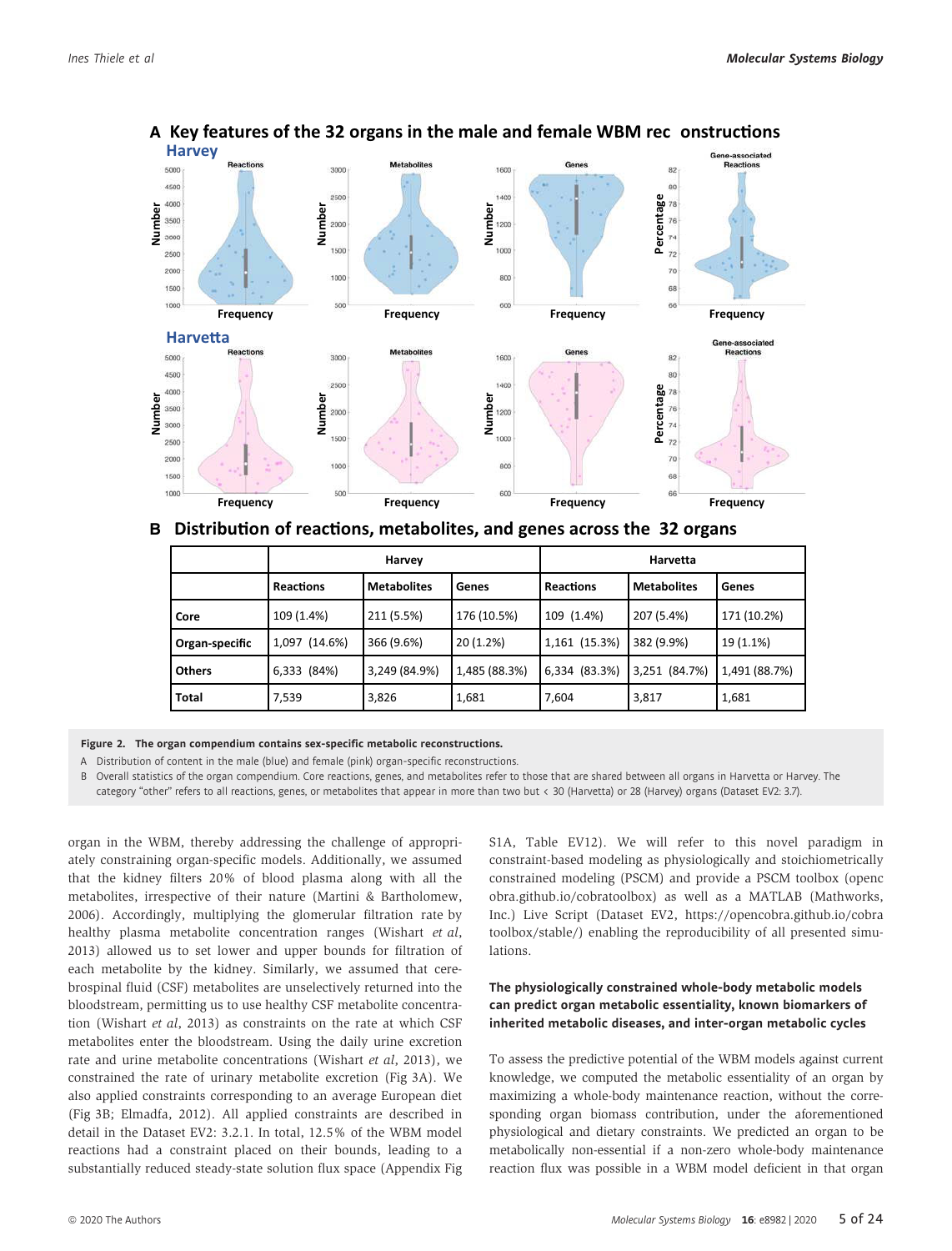|                                             | Value/Range    | Unit               |
|---------------------------------------------|----------------|--------------------|
| Weight                                      | M: 70, F: 58   | kg                 |
| Height                                      | M: 170, F: 160 | cm                 |
| <b>Heart rate</b>                           | 67             | beats/min          |
| Stroke volume                               | 80             | ml/beat            |
| Cardiac output                              | 5,360          | ml/min             |
| Hematocrit                                  | 0.4            | packed cell volume |
| <b>CSF flow rate</b>                        | 0.35           | ml/min             |
| <b>CSF to venous blood flow</b><br>rate     | 0.52           | ml/min             |
| Urine production                            | $\overline{2}$ | I/day              |
| <b>Blood flow rate (at rest)</b>            | $4.9 - 1,081$  | ml/min             |
| <b>Renal filtration fraction</b>            | 20             | %                  |
| Glomerular filtration rate`                 | 90             | ml/min             |
| <b>Creatinine concentration in</b><br>urine | $0.5 - 1.2$    | mg/dL              |
| Oxygen uptake (VO2) <sup>c</sup>            | 19.080         | mmol/day           |
| Respiratory exchange ratio                  | 0.8            |                    |

# **A Physiological parameters**

<sup>a</sup>Heart rate\*Stroke volume

<sup>b</sup> Blood flow fraction (Kidney)\*CardiacOutput\*(1-Hematocrit)  $c$  Based on a tidal volume: 500 ml/breath and breathing frequency 12 times/min

# **B** Composition of the average **European diet** corresponding to 2,371.9 kcal per day per person



#### Figure 3. Combining metabolism with physiology enabled physiologically constrained, stoichiometric modeling.

- A List of physiological parameters used to constrain the reactions. The physiological values were retrieved for a reference man and woman (Snyder et al, 1975). A complete list of simulation constraints can be found in Materials and Methods (Conversion from reconstruction to conditionspecific models) and Dataset EV2: 3.2.
- B Nutritional composition of the average European diet.

(Dataset EV2: 3.5). We defined an organ to be metabolically nonessential in vivo if it can be surgically removed or replaced by an artificial organ (e.g., heart; Table EV15). Of the 32 organs, for 28 we could find corresponding information and predicted the metabolic essentiality correctly in all but one case (Fig 4A). It is important to note that the WBM models can only assess metabolic essentiality but do not capture other essential organ functions (e.g., those of the brain).

To further assess the predictive capacity of the WBM models, we simulated 57 inborn errors of metabolism (IEMs) by deleting the corresponding reaction(s) in all organs having the known defective gene(s) (Dataset EV2: 3.8, Materials and Methods, Statistical analyses). We then predicted and compared for each IEM the known biomarkers in either blood, urine, or CSF. Across the 57 IEMs, a total of 215 out of 252 (85.3%) biofluid specific biomarkers were qualitatively predicted correctly by Harvetta and 214 out of 252 (84.9%) by Harvey (Fig 4B, Table EV16). We compared this with similar predictions using the Recon3D model, which has only one extracellular compartment. As expected, the number of biomarkers was smaller than could be predicted (205 metabolites). Notably, the predictive potential of the Recon3D model was lower than that of the WBM models, with only 103 biomarker metabolites predicted correctly (50.2%, Fig 4B). Overall, the biomarker predictions with Harvetta and Harvey showed higher agreement percentages, increased Cohen's kappa metrics, and significantly better agreement percentages per disease ( $P = 0.0003$  and  $P = 0.0001$  for Harvetta and Harvey, respectively; Fig 4B). The better prediction capabilities of the WBM models were mainly caused by having fewer inconclusive or unchanged predictions, meaning that those metabolites were not predicted to be biomarkers. While for the Recon3D model, 45.3% (93 of 205) of the predictions failed to predict any changes, only 7.1% (18 of 252) fell into this category for Harvetta and 8.7% (22 of 252) for Harvey. Hence, the ability to account for physiological and metabolic constraints as well as organ-level separation of metabolic pathways enhanced the prediction capacity considerably and presented a key advantage of using a WBM model over the generic Recon3D model.

In the WBM models, we investigated the constraints sufficient for the activity of two inter-organ metabolic cycles (Frayn, 2010), when minimizing the Euclidean norm of the flux vector, with the rate of the whole-body maintenance reaction set to one (Dataset EV2: 3.3.2.2). In the Cori cycle, glucose is secreted by the liver and taken up by the muscle, which produces lactate, which is then taken up by the liver to produce glucose (Fig 4C). Elevated postprandial blood glucose concentration, mediated by insulin levels, determines the rate at which glucose is taken up in vivo (Wasserman et al, 2011), but the regulatory functions of insulin are beyond the scope of the present WBM models. Consistently, only enforcing muscle glucose uptake was sufficient to achieve activity of the Cori cycle in the WBM models, at rest (Dataset EV2: 3.3.2.2). In the Cahill cycle, glucose is secreted by the liver and taken up by the muscle, which converts it to alanine, which is taken up by the liver to produce glucose (Fig 4C). The Cahill cycle is increased during exercise, when muscles degrade amino acids for energy needs, as a means to remove ammonium from the body via urea production in the liver (Frayn, 2010). Consistently, enforcing muscle glucose uptake, and enforcing either liver alanine uptake or increasing urinary urea excretion was sufficient to achieve activity of the Cahill cycle in the WBM models (Dataset EV2: 3.3.2.2).

To demonstrate that the aforementioned results are a consequence of including reactions and constraints based on organ-level data, we then tested the degree of functional redundancy in the WBM models. Therefore, we removed random subsets of reactions and checking the feasibility of a unit flux through the whole-body maintenance reaction. We found that there was an exponential drop in the number of feasible models as the fraction of reactions removed was increased (Appendix Fig S1B). Specifically, 60% of the WBM models (600/1000) were feasible if 0.1% of reactions (81/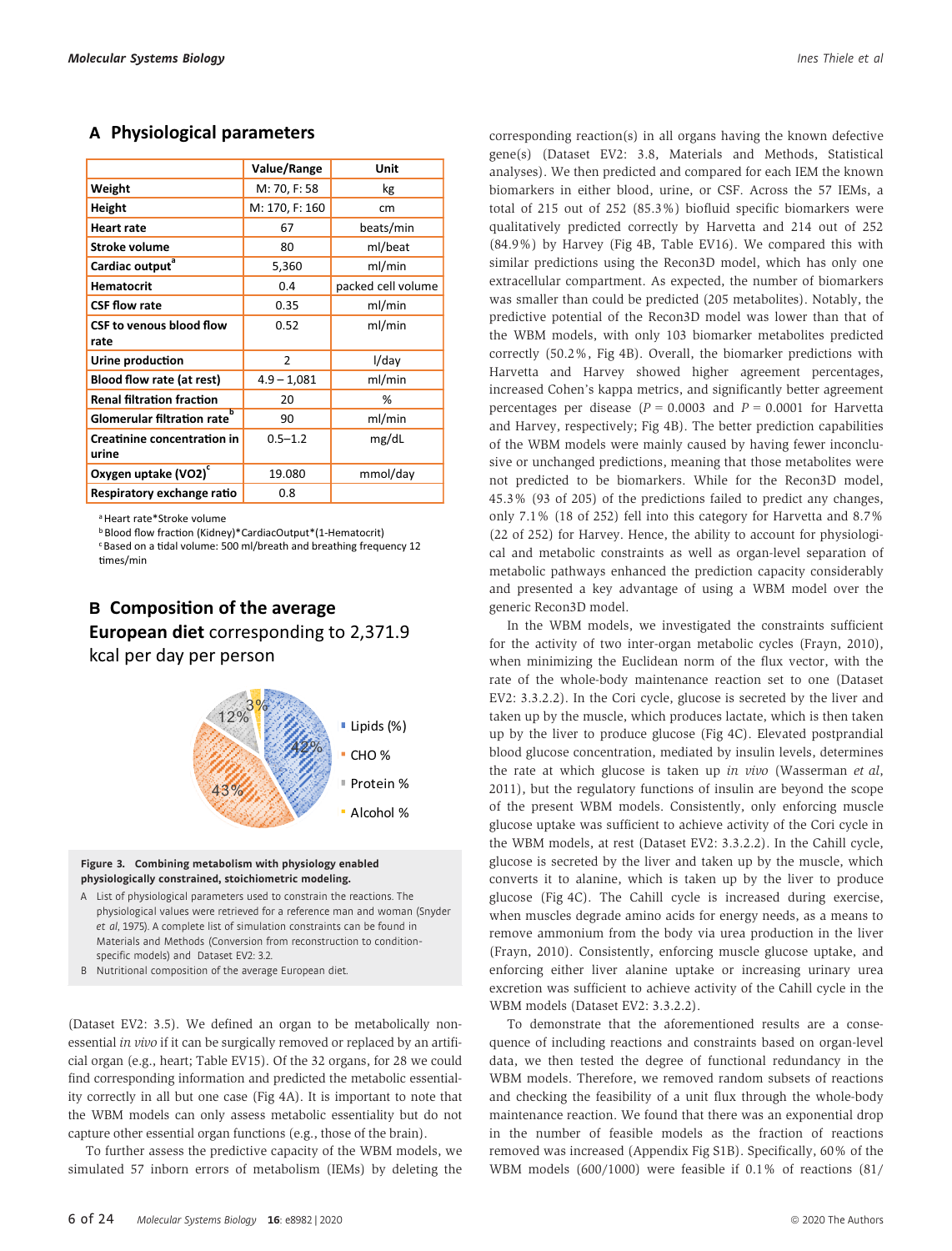# A – Metabolic essentiality of 32 organs in the WBM models

*In silico*

|         | Organ                                          | Essential | Non-essential |
|---------|------------------------------------------------|-----------|---------------|
|         | <b>Metabolically</b><br>essential <sup>a</sup> | 5         | ი             |
| In vivo | <b>Metabolically</b><br>non-essential          |           | 22            |
|         | Not reported <sup>b</sup>                      |           | R             |

<sup>a</sup> Essentiality was based on whether a surgical procedure removing the entire organ could be found.

**b** Complete removal of organ is not feasible.

# B - Blood, CSF, and urine biomarker predictions for inborn errors of metabolism

|         |                      |           | in-silico |        |
|---------|----------------------|-----------|-----------|--------|
|         | Harvetta<br>(Harvey) | up        | unchanged | down   |
|         | up                   | 195 (193) | 15(17)    | 5(5)   |
|         | down                 | 14 (11)   | 3(5)      | 20(21) |
| in-vivo |                      |           |           |        |

|         |          |    | in-silico |      |
|---------|----------|----|-----------|------|
|         | Recon3D* | up | unchanged | down |
|         | up       | 85 | 84        |      |
| in-vivo | down     |    |           | 18   |

| Model    | Agreement<br>in-silico<br>between<br>and in-vivo in % | Cohen's<br>Kappa<br>(95%-CI) | $p-\nu a l^1$<br>multinomial<br>(from<br>logistic regression) | p-val <sup>2</sup><br>(sign-test<br>against<br>RECON3D*) |
|----------|-------------------------------------------------------|------------------------------|---------------------------------------------------------------|----------------------------------------------------------|
| RECON3D* | 50.24%                                                | 0.20(0.14;0.25)              | 1.333e-13                                                     |                                                          |
| Harvetta | 85.32%                                                | 0.47(0.37:0.57)              | 4.056e-15                                                     | 0.0003                                                   |
| Harvey   | 84.92%                                                | 0.49(0.39; 0.58)             | 3.892e-17                                                     | 0.0001                                                   |

# **C** - Cori and Cahill cycle fluxes in Harvetta



#### Figure 4. Assessment of the predictive potential of the WBM model.

- A Comparison of predicted and in vivo organ metabolic essentiality (Table EV15).
- B Statistical agreement between in silico and in vivo predictions for reported biomarkers of 57 inborn errors of metabolism using the WBM models and a Recon3D model (Table EV16).
- C Cori and Cahill cycle fluxes involving liver and muscles (in mmol/day/person). Key reactions from a single flux distribution for the female WBM model, obtained by minimizing the Euclidian norm, subject to mass-balance and physiological constraints. Only a subset of the active intra-organ pathways is shown; hence, the values of influx and efflux to a metabolite are not equal in the figure. Please refer to Dataset EV2: 3.3.2.2 or vmh.life for reaction details.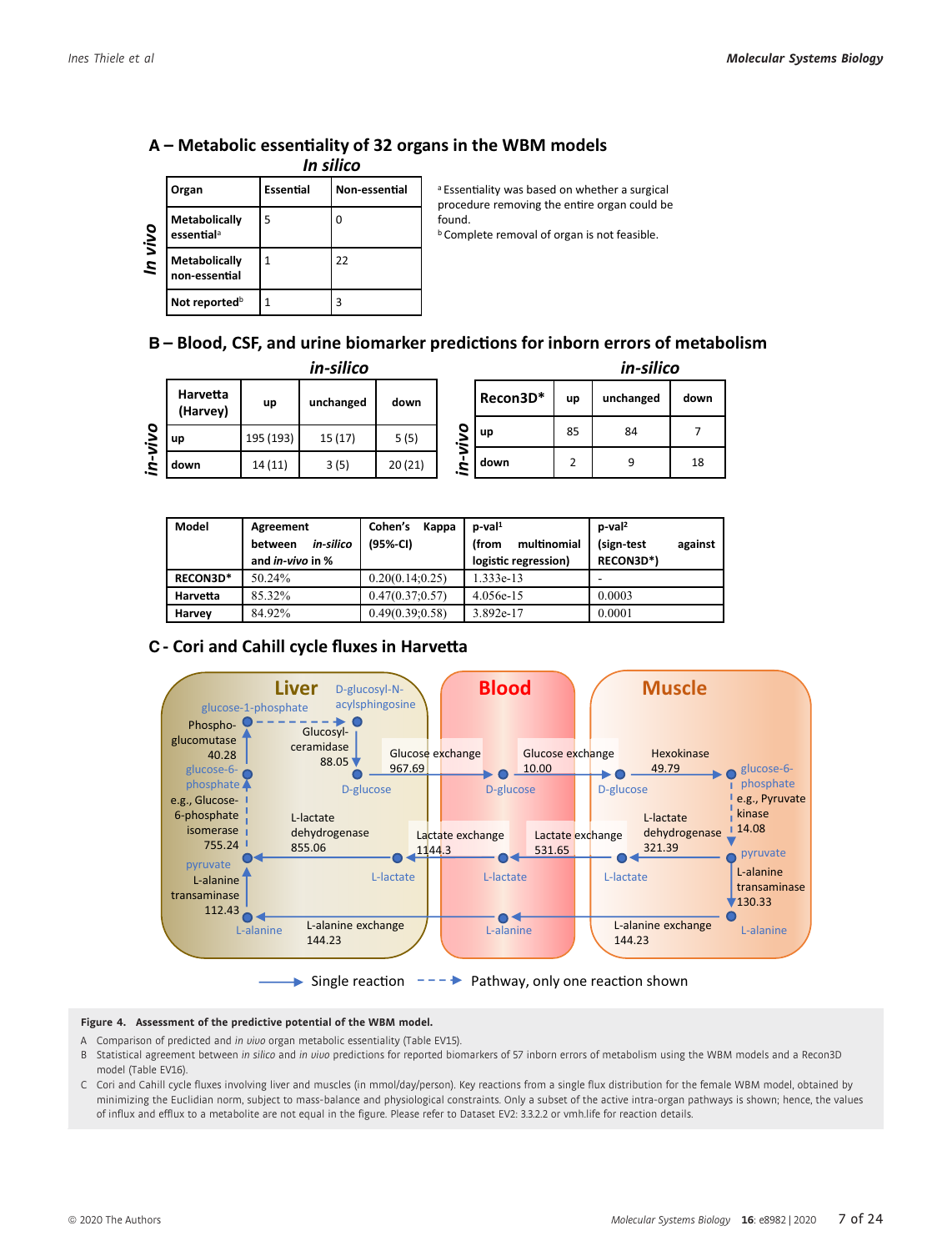81,094) were randomly removed and none of the models was feasible when 1% of the reactions were randomly removed.

This reliable prediction of organ and gene essentiality, as well as the feasibility of inter-organ metabolic cycles, and the infeasibility of whole-body maintenance upon random reaction removal, demonstrates that the topology of the WBM models is a specific and sensitive representation of whole-body metabolism but that constraints are required to enforce condition-dependent metabolic activity.

### The whole-body metabolic models predict basal metabolic flux and activity-induced energy expenditure

The basal metabolic rate (BMR) varies between individuals, depending on their age, sex, weight, height, and body composition. Phenomenological methods (Harris & Benedict, 1918; Mifflin et al, 1990) have been developed for estimating BMRs, but they do not account for differences in metabolism. Here, we investigated whether the WBM models, which incorporate metabolism and physiological constraints (Fig 3), could be used to predict BMRs with higher accuracy than the phenomenological methods. To this end, we assumed that BMR is equal to the energy yield from ATP hydrolysis (64 kJ; Wackerhage et al, 1998) times the resting rate of steadystate ATP consumption. The latter was predicted by setting the whole-body maintenance reaction flux to one, minimizing the Euclidean norm to obtain a unique steady-state basal metabolic flux vector (Heirendt et al, 2019) and summing the rate of ATP consumption of all reactions in all organs (Dataset EV2: 3.3). The whole-body maintenance reaction represents the material and energy (ATP) required to maintain the non-metabolic cellular functions of the body and was constructed based on the fractional weight contribution for each organ for a reference man or woman (Snyder et al, 1975) (Dataset EV2: 3.2). In the basal metabolic flux vector, ATP consumption by the whole-body maintenance reaction is < 2% of the total ATP consumption. Without any fitting, or accounting for age, we predicted overall energy consumption rates of 1,344 kcal for Harvetta and 1,455 kcal for Harvey, which were consistent with the expected values for a reference man and woman, respectively.

Age, weight, and height from 13 healthy women with normal body mass index (BMI <  $22.1 \pm 2.4$ ) (Prentice *et al*, 1986) (Fig 5A, Dataset EV2: 3.9, Table EV17) were used, together with established polynomial functions (Dataset EV2: 3.10.1.5; Young et al, 2009), to fix the physiological parameters (organ weights, blood flow rate, and cardiac output) of a set of personalized Harvetta models. We then tuned Harvetta to fit corresponding personalized BMR measurements by performing a sensitivity analysis (Dataset EV2: 3.9.1) thereby identifying parameters in Harvetta that could be adjusted to fit the BMR data better. As the fat-free body mass was provided for each individual, we adjusted the muscle and adipocyte coefficients in the whole-body maintenance reactions, instead of solely relying on the estimated values based on age, weight, and height (Young et al, 2009). We also increased the ATP coefficient in the muscle biomass maintenance reaction, starting from a previously estimated coefficient (Bordbar et al, 2011a), to better reflect the energetic requirements associated with protein turnover in the muscle. After optimizing the ATP coefficient, the WBM model was able to predict the measured BMR with high accuracy (explained variance = 79.7%,  $F(1, 11) = 43.14$ ,  $P = 4.04e-05$ , Fig 5B) and better than the Mifflin-St Jeor equations (Fig 5C). However, as parameter tuning was involved, potentially leading to overfitting, we validated the WBM BMR prediction models with an independent data set not utilized in parameter estimation.

An independent, external data set, composed of age, weight, height, fat-free body mass, and BMR data from six female and 16 male athletes (Loureiro et al, 2015) (Fig 5D) was used to assess the ability of the previously tuned WBM models to predict BMR (Dataset EV2: 3.9.2, Table EV17). Good correlation was obtained between predicted and measured BMR (explained variance  $= 61.3\%$ ,  $F(2, 19) = 15.06$ ,  $P = 1.10e-4$ ) (Fig 5E). In comparison, the Mifflin-St Jeor equations, a standard phenomenological method of estimating the BMR from age, sex, height, and weight (Mifflin *et al*, 1990), gave a lower correlation ( $R^2 = 0.49$ ,  $P = 0.002$ ) (Fig 5F). Furthermore, given the WBM models, the Mifflin-St Jeor equations were not informative for the true BMR (linear regression  $b = 0.01$ , 95%-CI:(-0.99, 1.00),  $P = 0.90$ ). In contrast, the WBM prediction added predictive value to the Mifflin-St Jeor equation (linear regression  $b = 2.24$ , 95%-CI: (0.32; 4.16),  $P = 0.025$ ). The last result implies that the WBM models are significantly superior to the Mifflin-St Jeor equations in terms of prediction accuracy. Taken together, the results demonstrate that the WBM models provide good and replicable estimations of BMRs that improve on standard phenomenological methods. However, the analyses also highlight the need for personalized parameterization of the WBM models for a given simulation and that the use of further parameters is likely to improve the prediction fit. Equally, confounding factors, beyond age and sex, should be considered and validation in a larger cohort will be required.

Beyond the basal metabolic rate, activity-induced energy expenditure consumes the remaining energy and nutrient resources provided by the diet (Biesalski & Grimm, 2005). With the aforementioned basal metabolic flux distribution (Dataset EV2: 3.3.2.3), the resting brain energy consumption rate was initially predicted to be 10.5 mole ATP/female/day (Dataset EV2: 3.3.2.3). Assuming a conversion of 1 mole of glucose into 31 moles of ATP, this value is lower than a total brain consumption rate of 20.65 mole ATP/ day/person, based on the reported consumption rate of 120 g of glucose per day (Berg et al, 2002). To achieve a 20 mole ATP/ female/day total brain consumption rate, we had to set a requirement for the brain to hydrolyze 3.5 mole ATP/female/day for electrophysiological processes (VMH ID: Brain\_DM\_atp\_c\_). Note that this demand for hydrolysis of ATP requires further hydrolysis of ATP by supporting metabolic pathways elsewhere in the brain. Similarly, the pumping of blood through the body by the heart requires the hydrolysis of ATP. However, literature reports differ in their estimated energy requirements with one source reporting 6,000 g ATP/day/person to be consumed (https://heartmdinsti tute.com/heart-health/metabolic-cardiology-basics/), which corresponds to 11.8 mole ATP/day/person with the molecular weight of ATP being 507.18 g/mole (Dataset EV2: 3.2.2.7). A lower bound on a heart demand for hydrolysis of ATP (VMH ID: Heart\_ DM\_atp\_c\_) was set to 6 mole ATP/day/person to account for the energy required for pumping blood through the body while allowing the remained to be consumed by supporting heart metabolic reactions. Despite the lack of comparable measurements of activity-induced ATP consumption rates, we set these parameters on brain and heart ATP hydrolysis because each organ contributes to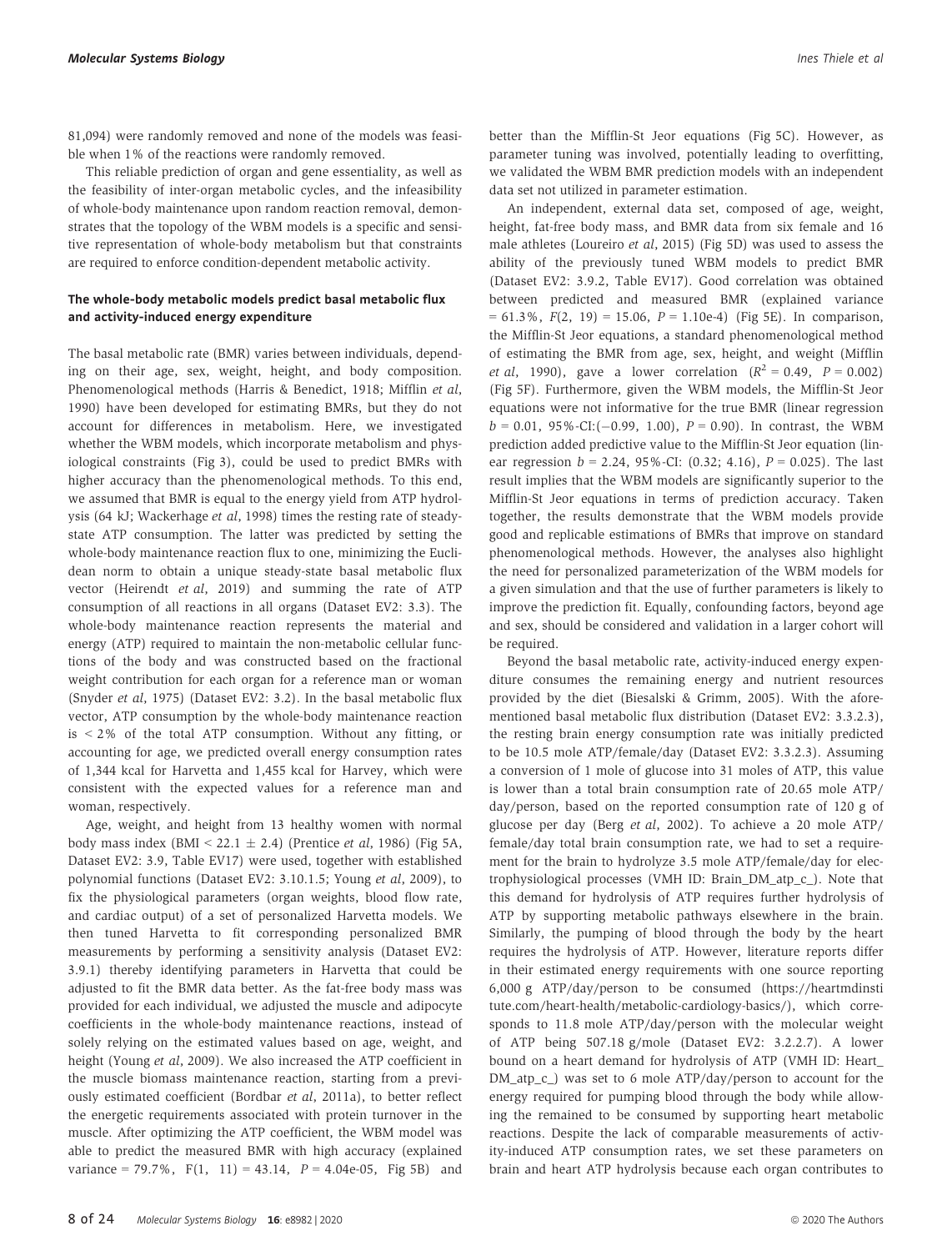

#### Figure 5. Application of the WBM models to predict basal metabolic rates (BMRs).

- A-C A training data set (Prentice et al, 1986) was used to identify parameters to improve the prediction of the BMRs (A). Therefore, the WBM models were first constrained based on age, height, and weight (Dataset EV2: 3.9, Table EV17). We then adjusted fat-free mass and the ATP requirements in the muscle, to obtain a better fit of the predicted and measured BMRs (B). For comparison, we estimated the BMRs using a phenomenological method, being the Mifflin-St. Jeor equations, and compared the estimates with the measurements (C).
- D–F Subsequently, we validated the identified tuning parameters, being adjusted fat-free mass and the ATP requirements in the muscle, using an independent, external data set (D) (Loureiro et al, 2015). The WBM model based predicted BMRs for the independent data set (E) outperformed the phenomenological method (F).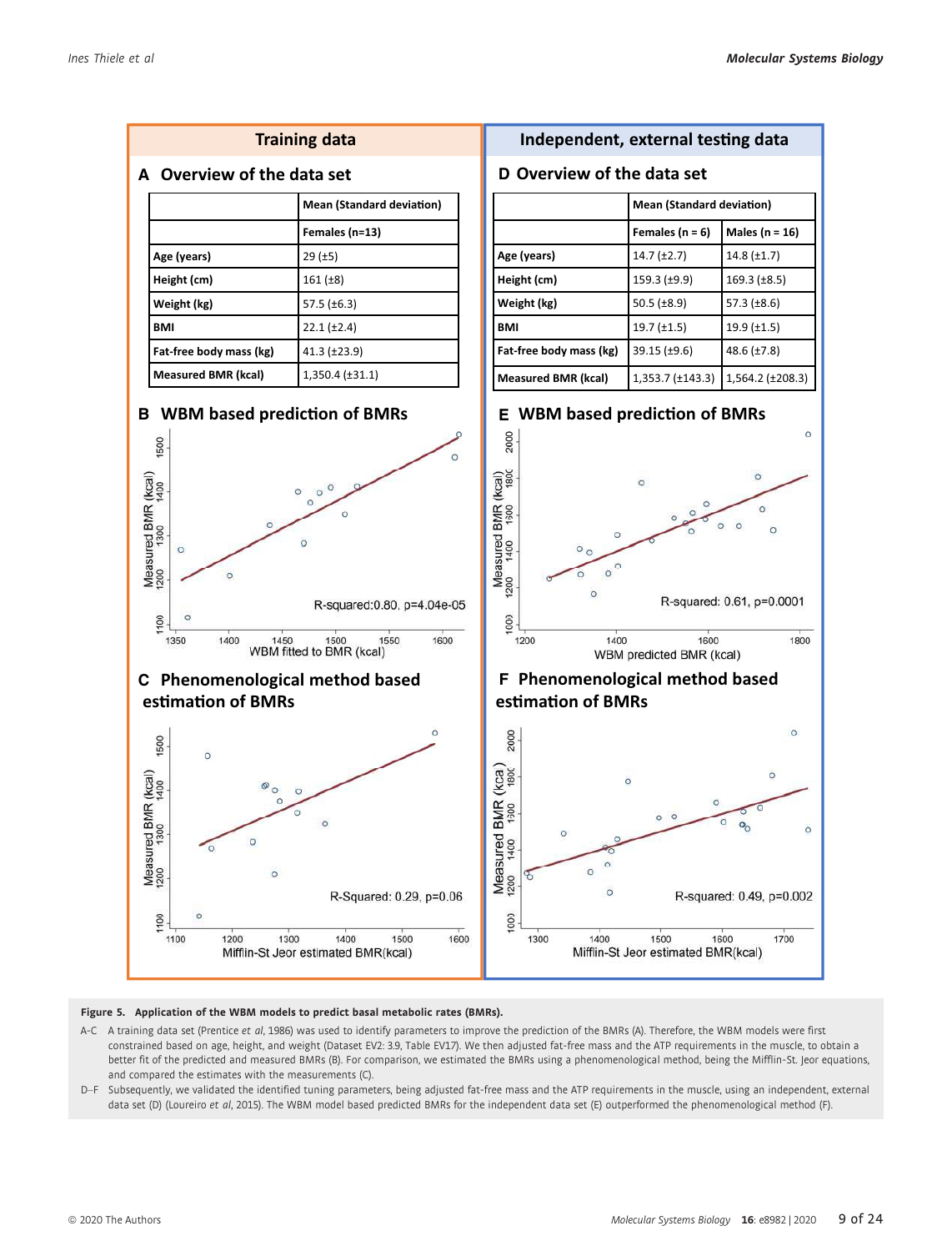the overall energy consumption in a whole-body model. After accounting for whole-body maintenance and energy demand due to brain and heart activity, the basal metabolic flux distribution predicted that the remaining energy that the WBM models could extract from the dietary input was 515.7 kcal for Harvetta and 502.5 kcal for Harvey. These values correspond to approximately 20% of the average European dietary input (2,372 kcal) used for the WBM simulations. This result is consistent with a 15–30% allocation of dietary input toward physical activity (Biesalski & Grimm, 2005).

Overall, we demonstrated that WBM model predictions of basal metabolism and energy requirements are overall consistent with the literature and they provide an opportunity for integration of both physiological and molecular biological data to enable enhanced predictions when compared with purely phenomenological methods.

### Personalized microbiome-associated WBM models to simulate gut–organ co-metabolism

The human gut microbiota influences host organ metabolism, including the brain ("gut-brain axis"), the liver ("gut-liver-axis"), and the colon (Clarke et al, 2014). However, our understanding of host–microbiome co-metabolism remains limited. The WBM models can be used to predict how the microbiome may modulate human metabolism, thereby complementing existing in vitro and in vivo analysis approaches.

To constrain Harvetta and Harvey in a gut microbial context, we used published shotgun metagenomics and clinical data on 149 healthy individuals provided by the Human Microbiome Project (HMP) Consortium (Consortium, 2012a; Peterson et al, 2009) (Dataset EV2: 3.10, Fig 6A). First, we generated personalized germfree WBM models using clinical data on sex, weight, height, and heart rate of each individual. Second, we mapped the reported strain-level abundances for each individual onto a resource of 773 gut microbial metabolic reconstructions (Magnusdottir et al, 2017; Dataset EV2: 3.10.1). The resulting 149 personalized microbial community models captured  $131 \pm 19$  microbes per HMP individual, accounting for  $91 \pm 7\%$  of the reported relative abundance (Appendix Fig S2). Third, the microbial community models were added to the large-intestinal lumen of the corresponding personalized WBM models, resulting in personalized microbiome-associated (my) WBM models. In the large-intestinal lumen of these personalized myWBM models, gut microbes can take up dietary metabolites after they transit from the small intestinal lumen where small intestinal enterocytes may also absorb them. Metabolites produced by gut microbes can be taken up by colonocytes or excreted via the feces.

The human gut microbiome is a source of amino acids and neuroactive compounds (Clarke et al, 2014; Lin et al, 2017). Hence, we investigated whether the presence of the gut microbiota in personalized myWBM models could increase the maximal possible production rate of eight prominent neurotransmitters. We first maximized the neurotransmitter production in the brain in the personalized germ-free WBM models and observed substantial interindividual variation (Fig 6B). This variation could be attributed to the changed bounds on the organ uptake reactions due to the personalization of the physiological parameters. We then used the personalized myWBM and observed substantial increase in the brain neurotransmitter production capability. No clear correlations between brain neurotransmitter synthesis potential and individual microbial species were observed (Fig 6C). The high inter-individual variation in these metabolic objectives could neither be explained by the presence of a single species or genus (Fig 6B and C) nor by the provided meta-data. Consequently, we hypothesized that the simulation results were the direct consequence of the host–gut microbial co-metabolism and could not be derived from the metagenomic data alone. Using the 149 personalized microbiome models without the WBM, we calculated the neurotransmitters and neurotransmitter precursors predicted to be secreted by each strain (Appendix Fig S3). For instance, GABA was predicted to be produced by Akkermansia muciniphila and strains of the Bacteroides, Escherichia, and Shigella genera. Consistently, GABA-producing capability has been shown for Bacteroides, Parabacteroides, and Escherichia species (Strandwitz et al, 2019). Glutamate, the precursor of GABA and itself a neurotransmitter, was predicted to be mainly produced by Eubacterium rectale, Faecalibacterium, Roseburia, and Bacteroides. Histamine was predicted to be produced mainly by Gammaproteobacteria species and Streptococcus sp., in agreement with reports that members of these taxa synthesize histamine (Clarke et al, 2014). Histidine, the precursor of histamine, was predicted to be produced mainly by commensals of the Bifidobacterium genus and of the Clostridiales order (e.g., Faecalibacterium, Roseburia). Alistipes and Bacteroides sp. were predicted to produce the majority of L-tryptophan, a precursor of serotonin. Finally, Ltyrosine, a precursor of dopamine, was predicted to be produced by a variety of species belonging to the Actinobacteria, Firmicutes, and Proteobacteria phyla. Taken together, the modeling results predicted that gut microbes have the molecular mechanisms that may influence host brain metabolism directly by synthesizing neurotransmitters and indirectly by providing the amino acid precursors to be further metabolized by human enzymes. The predicted maximum secretion potential, as well as the contributing strains, depended on each individual's microbiome composition. Thus, the WBM models can be used to generate novel mechanistic hypothesis as to how the gut microbiota might influence brain metabolism (Clarke et al, 2014; Lin et al, 2017).

Ethanol causes liver toxicity as its product, acetaldehyde, is cytotoxic and carcinogenic (Neuman et al, 2017). When maximizing the flux through the liver alcohol dehydrogenase (VMH ID: ALCD2if), the myWBM models predict an 11.4  $\pm$  8.5 fold increase in maximal potential flux compared with corresponding personalized germ-free WBM models (Fig 6E). This fold change in flux strongly correlated with species belonging to the Clostridia class and negatively correlated with representatives of the Bacteroidia class (Fig 6E). Consequently, the Bacteroidia/Clostridia ratio determined 92.1% of the variation in the predicted maximum alcohol dehydrogenase flux  $(F(2, 144) = 852.21, P = 1.56e-80,$  see Table EV18). Species that affected the most the alcohol dehydrogenase flux included Clostridium scindens, Blautia hydrogenotrophica, and the well-known pathobiont Clostridium difficile (Fig 6C). Endogenous ethanol production by the microbiota has been shown in non-alcoholic steatohepatitis (NASH) patients (Zhu et al, 2013). Further support that microbial endogenous ethanol production can perturb liver function and cause non-alcoholic fatty liver disease has been recently published (Yuan et al, 2019).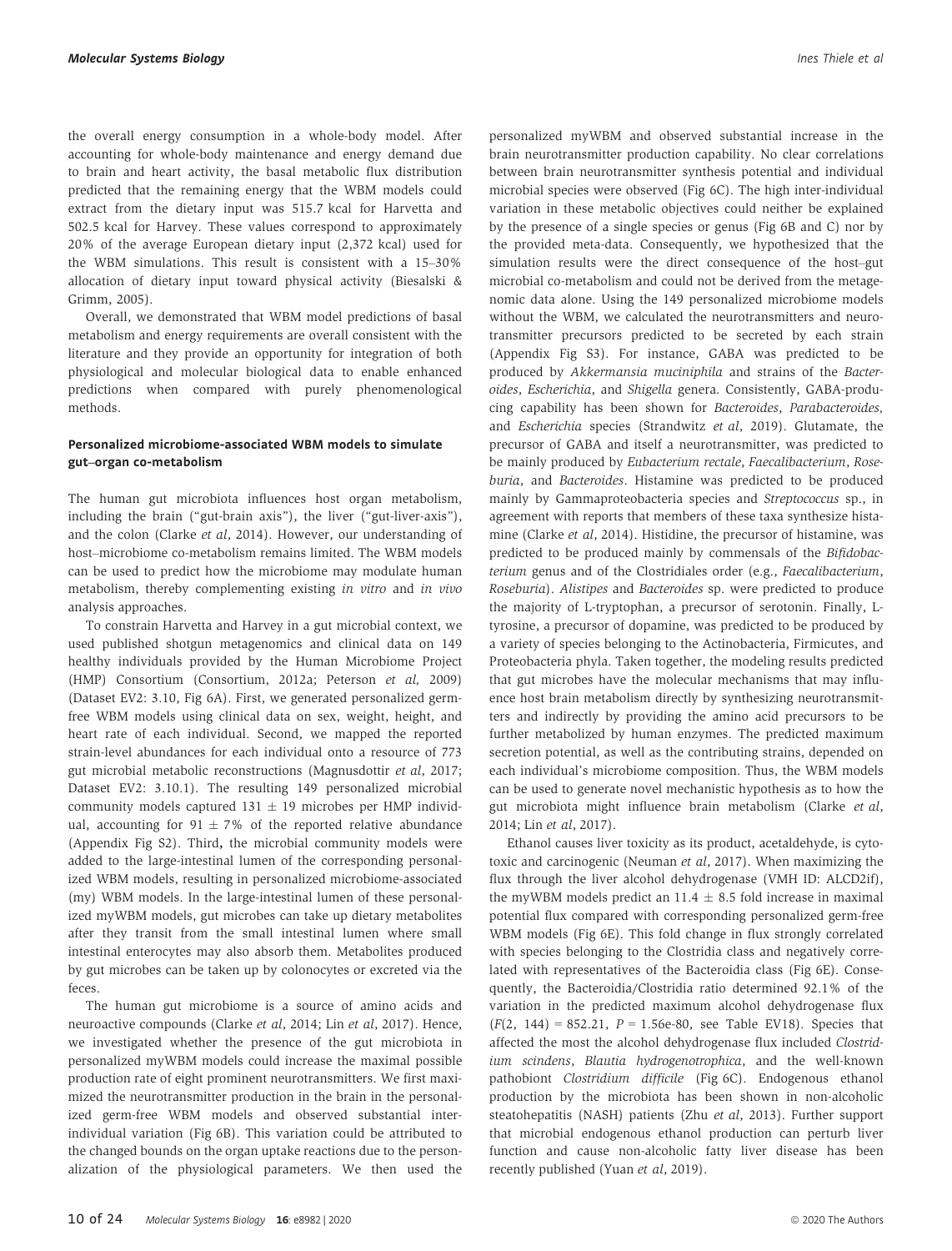**C** Species abundance correlation



### **A** Characteristics of the microbiome**associated WBM models**

Figure 6. Application of the 149 personalized microbiome-associated (my) WBM models to predict host–microbiome co-metabolism.

- A Characteristics of the myWBM models.
- B Average brain biosynthesis potential for eight neurotransmitters in the personalized WBM models displayed as the difference between with and without microbiome (germ-free). P-values from paired t-tests.
- C Spearman correlations between species-level abundances and fold changes in fluxes (microbiome-associated vs. germ-free) for flux through 11 objective functions. Each data point is the Spearman correlation between 149 changes in fluxes for one reaction and 149 abundances for one species.
- D–F Bacteroidia/Clostridia ratio against maximal flux (mmol/day/person) against (relative abundance) through the different reactions. Regression line from fractional polynomial regression and p-values from likelihood ratio tests. Inlet: Average maximal reaction flux in microbiome-associated and germ-free WBM models.

Microbially produced butyrate serves as the main energy source for the colonocyte (Donohoe et al, 2011). We computed the maximum flux through the butyrate-CoA ligase in the colonocytes in the personalized myWBM models. The predicted maximum butyrate-CoA ligase flux was on average  $78.7 \pm 64.7$ -fold increased in the presence of the microbiome (Fig 6F) and strongly correlated with the abundance of known butyrate producers, such as Faecalibacterium prausnitzii, Butyrivibrio crossotus, and Subdoligranulum variabile (Louis & Flint, 2009). The Bacteroidia/Clostridia ratio determined 92.9% of the variance in the predicted maximum butyrate-CoA ligase flux  $(F(2, 144) = 953.32, P = 8.8e-84,$  Table EV18).

Consistently, it is known that butyrate is mainly produced by microbes belonging to the Clostridia class (Louis & Flint, 2009).

The human gut microbiota can also influence drug metabolism (Spanogiannopoulos et al, 2016). Flux balance analysis was used to predict the maximal possible flux through the liver sulphotransferase reaction (VMH ID: PCSF) in each myWBM model (Fig 6D). myWBM models with low Clostridioides genus abundance were predicted to have lower maximum liver sulfonation flux (Fig 6D). The potential for liver sulfonation was inversely correlated with the abundance of the Bacteroidia class (Fig 6D), such that the Bacteroidia/Clostridia ratio contributed 53.6% of variance to maximal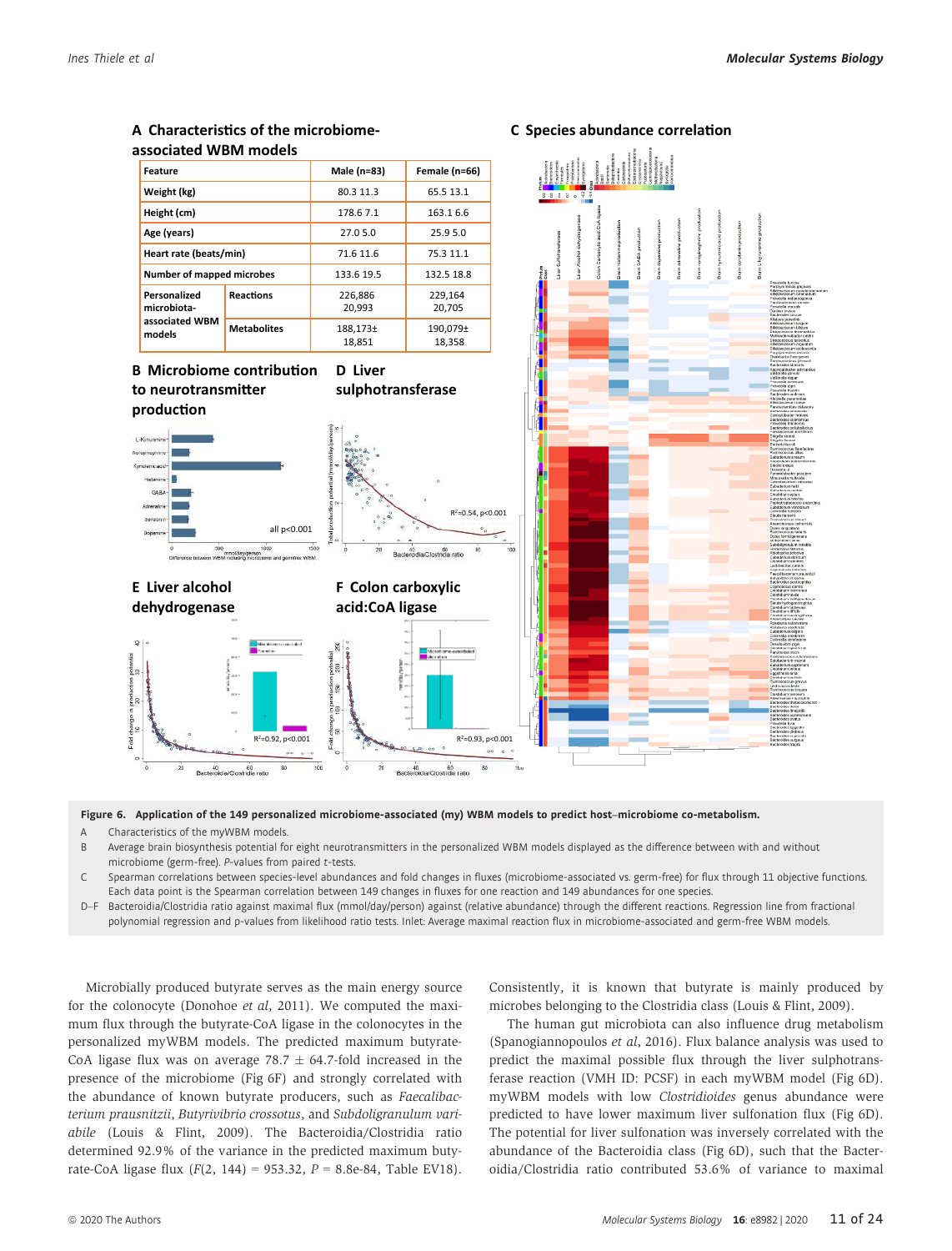liver sulfonation rates  $(F(2, 144) = 85.37, P = 3.547e-25,$ Table EV18). Note that, at higher Clostridioides genus abundances, substrate availability was limiting for p-cresol production and subsequent sulfonation (Appendix Fig S4). Overall, consistent with our results, it is known that the production of p-cresol, e.g., by Clostridium difficile, competes with drugs, such as acetaminophen, for sulfonation in the liver and interferes with drug detoxification (Spanogiannopoulos et al, 2016).

Taken together, using the personalized myWBM models, we demonstrate that this modeling framework can generate predictions of how microbial metabolism may modulate host metabolism. Importantly, some of these predictions have already been shown experimentally to be consistent with known host–microbe co-metabolism. Thus, the myWBMs are suitable for the generation of novel, experimentally testable hypotheses on host-microbe co-metabolism, the development of microbe-modulated biomarkers, and for the identification of individuals with increased risk of toxicity.

# **Discussion**

We presented two sex-specific, organ-resolved, molecular-level, anatomically and physiologically consistent reconstructions of human whole-body metabolism. The underlying reconstruction of human metabolic pathways (Brunk et al, 2018) has been developed over the past decade based on over 2,000 literature articles and books, and provided an indispensable foundation for the WBM reconstructions. Organ-specific metabolism (Figs 1 and 2) was based on more than 600 published studies and books, and accounts for comprehensive proteomic and metabolomics data. Known inter-organ metabolic interactions, as illustrated with the classical examples of the Cori and the Cahill cycles, as well as organ-essentiality and inborn errors of metabolism (Fig 4) were captured with the WBM reconstructions, as were whole-body functions, such as BMR and the energy use (Fig 5). Using the microbiome-associated WBM models, we could show that individual microbes, or microbial communities, may be used to explore their potential influences on the metabolism of different host organs (Fig 6). Importantly, for some of these predictions, we could find supporting evidence in the literature that such host–microbe cometabolism does indeed occur. Finally, the personalized WBM models reflected inter-individual variability in metabolism due to varied physiological parameters, which were broadly consistent with phenomenological observations. Taken together, the WBM reconstructions represent a molecular-level description of organspecific processes built on current knowledge and underpinned by basic physicochemical principles.

The creation of organ-specific metabolic reconstructions is challenging despite the myriad of omics data and sophisticated algorithms (Opdam et al, 2017). We tackled this challenge with an iterative approach combining extensive literature review, omics data, and high-performance computing (Fig 1). Moreover, the inclusion of biofluid compartments in the WBM reconstructions enabled the integration of quantitative metabolomics data, while the use of microbiome information and dietary information increased the comprehensiveness of the WBM reconstructions. The interlinked metabolic complexity captured in the WBM reconstructions could not have been achieved by using an organ-by-organ reconstruction

approach, as such an approach would not consider the inherent cooperation between the body's organs. Importantly, this novel whole-body reconstruction paradigm may present a blueprint for other multi-cellular model organisms, such as the virtual physiological rat (Beard et al, 2012).

In addition to our genome and diet, our (gut) microbiome contributes to inter-individual variation in disease development and progression (Sonnenburg & Backhed, 2016). Computational models aimed at accounting for these factors have been, in part, hampered by the lack of a molecular-level, organ-resolved description of human metabolism. While the gut microbiota can modulate human metabolism on an organ level (Zhu et al, 2013; Yuan et al, 2019), the underlying pathways are typically elucidated using animal models (Claus et al, 2008; Sampson et al, 2016; Virtue et al, 2019). The WBM models, when associated with microbiomes, enable such analysis in silico and a comparison with their germ-free counterpart. This capability facilitates the formulation of novel, mechanistic hypotheses on how gut microbes, individually and collectively, may modulate human metabolism, and vice versa. While these hypotheses require experimental validation, the WBM models permit prioritization of experimental studies, thus accelerating knowledge creation through a systems biology approach.

One may question whether it is enough to use the germ-free WBM models, considering the impact of the microbiome on human metabolism, as also illustrated with our examples (Fig 6). We argue that using the germ-free WBM models without the gut microbiome is valuable and valid, as we applied measured blood metabolite concentration ranges as constraints for each organ. These metabolite concentration ranges have been obtained from, e.g., the Human Metabolome Database (Wishart et al, 2013). These ranges are assumed to represent the concerted metabolic activity of host and microbial metabolism. Nonetheless, we believe that the inclusion of the microbiome adds another dimension to the possible applications of the WBM models. While, in this study, we only demonstrated the inclusion of the human gut microbiome, microbiomes from other body sites (Costello et al, 2009; Consortium THMP, 2012a; Pasolli et al, 2019), such as the small intestine, the vagina, the skin, or the oral cavities, should eventually be also considered.

The WBM reconstructions represent anatomically consistent topological connections between organs. Current approaches have either assumed a whole-body human metabolic network without organ boundaries (Aurich & Thiele, 2016; Nilsson et al, 2017) or simplified it (Bordbar et al, 2011a), which ultimately limits its general usability and predictive capacity. Here, in contrast, we considered individual-level physiological, nutritional, and microbial parameters for personalization of the WBM models and provide a novel tool to study inter-individual variability in physiological processes as well as drug metabolism (Thiele et al, 2017). Multiomic data for healthy and diseased individuals are becoming increasingly available (Price et al, 2017), requiring novel tools for the integrative analysis of such diverse data. The omics data also provide a unique opportunity to further constrain and personalize the WBM models. Such personalization of computational human models is also a requirement for enabling in silico clinical trials (Viceconti et al, 2016).

The presented WBM reconstructions describe the metabolism of a large number of organs in the human body but are not yet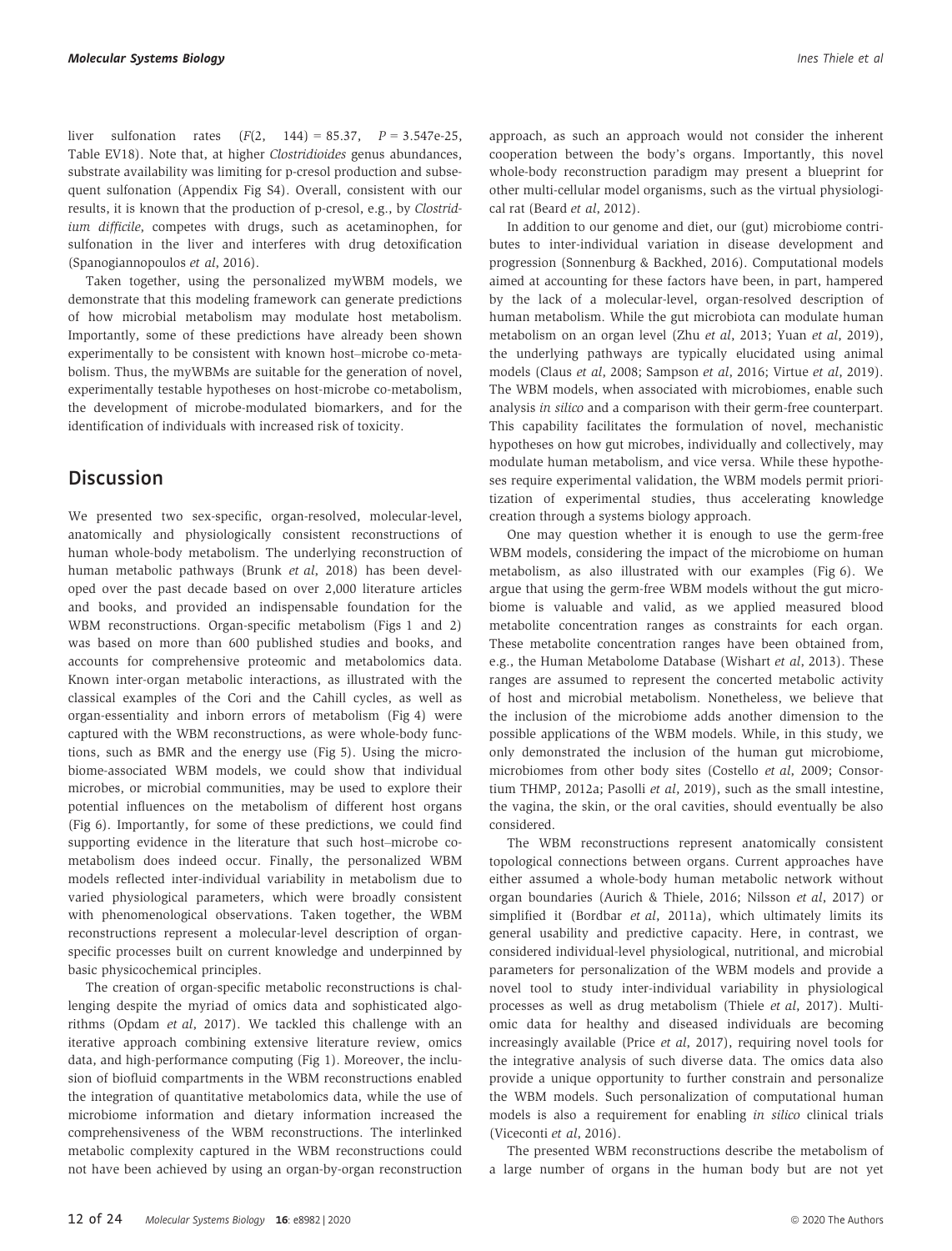Table 2. Biofluid compartments and the connected organs present in the WBM reconstructions.

| <b>Biofluid</b><br>compartment | Abbreviation | <b>Connected organs</b>                                            |
|--------------------------------|--------------|--------------------------------------------------------------------|
| <b>Diet</b>                    | [d]          |                                                                    |
| Lumen                          | [ u]         |                                                                    |
| Lumen, small intestine         | [ uS ]       | Small intestinal cells                                             |
| Lumen, large intestine         | [ uL ]       | Colonocytes                                                        |
| Feces                          | [fe]         |                                                                    |
| Blood, circulation             | [bc]         | All except brain and<br>spinal cord                                |
| Blood, portal vein             | [bp]         | Liver, colonocytes, small<br>intestinal cells, pancreas,<br>spleen |
| Bile duct                      | [bd]         | Liver, gallbladder                                                 |
| Cerebrospinal fluid            | [csf]        | Brain, spinal cord                                                 |
| Urine                          | $[u]$        | Kidney                                                             |
| Sweat                          | [sw]         | Skin                                                               |
| Breast milk<br>(female only)   | [mi]         | <b>Breast</b>                                                      |
| Air                            | [a]          | Lung                                                               |



Figure 7. Biofluid compartment definitions for the individual organs in the WBM reconstructions.

Refer to Table 2 for the abbreviations of the biofluid compartments.

resolved to the tissue or cellular level. For instance, the kidney and the liver are anatomically complex organs, consisting of many different cell types with distinct metabolic functions. The WBM

reconstructions will need to be expanded to include cell-specific metabolism within the individual organs, which will be enabled through advances in single-cell omics technologies (Han et al, 2018). Another limitation is that our WBM reconstructions capture only metabolism, ignoring important processes, such as signal transduction and regulation, immune response, and the action of hormones. For some of these processes, computational models have been already constructed (Chelliah et al, 2015). Using metabolic models as a framework for integration of other types of models has been already demonstrated, most notably in a model of Mycoplasma genitalium (Karr et al, 2012).

This new physiologically and stoichiometrically constrained modeling (PSCM) approach allows the integration of physiological parameters and quantitative metabolomics data to restrict organ uptake rates to physiologically relevant values and thereby limit the achievable intra-organ metabolic flux states. Our computational approach is tractable, as it relies either on solutions to linear or quadratic optimization problems. In contrast, hybrid modeling approaches, such as the ones integrating physiology-based pharmacokinetic modeling with genome-scale models (Eissing et al, 2011; Krauss et al, 2012; Guebila & Thiele, 2016), require a flux solution for a metabolic submodel at each time step. All processes in the human body are intrinsically dynamic, but many whole-body metabolic questions can be addressed while assuming a steady state. In those cases, WBM modeling is a valuable, time-efficient alternative to hybrid modeling as it represents human metabolism at a more comprehensive level, and yet it is computationally tractable.

Taken together, the WBM reconstructions and personalizable, versatile models of Harvetta and Harvey represent a significant step toward the "virtual human" envisioned in the Tokyo declaration (Kitano, 2010).

# Materials and Methods

#### Reconstruction details

In this part, we describe the reconstruction approach and the information used to generate the WBM reconstructions, Harvey and Harvetta. The conversion of the reconstructions into conditionspecific WBM metabolic models is then described Statistical analyses details can be found at the end of the Materials and Methods section. Simulation-relevant information and methods can be found in the Dataset EV2 (or here: https://opencobra.github.io/ cobratoolbox/stable/).

### The human metabolic reconstruction served as a starting point for the WBM reconstructions

As a starting point for the WBM reconstructions, we used the global human metabolic reconstruction, Recon3D (Brunk et al, 2018), which accounts comprehensively for transport and biochemical transformation reactions, known to occur in at least one cell type. Recon3D was assembled based on more than 2,000 literature sources. Recon3D was obtained from the Virtual Metabolic Human database (https://www.vmh.life/#downloadview, version 3.01). In Recon3D, many of the enzyme-catalyzed reactions or transport reactions are associated with the corresponding gene(s) that encode the protein(s). These so-called gene-protein-reaction associations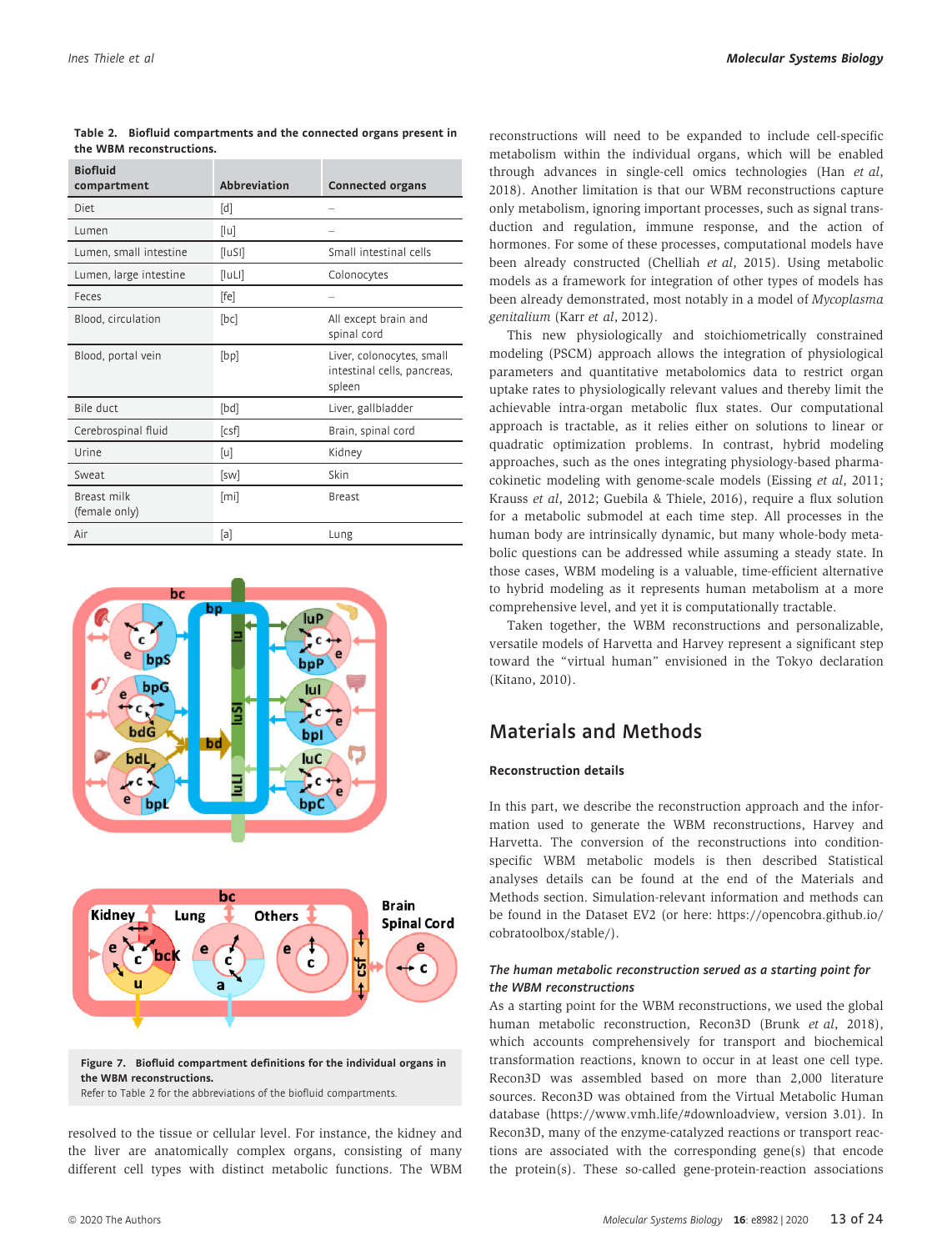(GPRs) are represented through Boolean rules ("AND", "OR") for isozymes or protein complexes, respectively. The reconstruction of Recon3D consists of 13,543 reactions, 4,140 unique metabolites, and 3,288 genes. The Recon3D publication also contained a flux and stoichiometrically consistent global metabolic model (Recon3D model) accounting for 10,600 reactions, 5,835 non-unique metabolites (2,797 unique metabolites), and 1,882 unique genes. Hence, we used the Recon3D model, rather than Recon3D as starting point, as we wished the WBM reconstructions, and their derived models to be also flux and stoichiometrically consistent. From the Recon3D model, we removed from all reactions, and metabolites, involved in protein and drug metabolism, as these pathways were beyond the anticipated scope of the first version of the WBM reconstructions. We then removed flux inconsistent reactions (i.e., those reactions that did not admit non-zero net flux) using the COBRA toolbox (Heirendt et al, 2019). The resulting metabolic flux and stoichiometrically consistent model, named Recon3D\*, contained 8,418 reactions, 4,489 (non-unique) metabolites, 2,053 transcripts, and 1,709 genes, and was used in the following to assemble the WBM reconstructions.

#### Setup of the multi-organ, sex-specific meta-reconstructions

The central idea of the novel reconstruction paradigm was to generate sex-specific, organ-resolved WBM reconstructions that were not built by connecting the separate organ-specific metabolic reconstructions but which would emerge as one functional, self-consistent whole-body metabolic system from the metabolic capabilities and known interactions between the organs.

### Preparation of the organ-specific metabolic reconstructions to be included in the meta-reconstructions

We considered 20 organs, six sex-specific organs, and six blood cells (Table 1). For simplicity, we refer to all of these as organs in the following. We defined 13 biofluid compartments to be considered in the WBM reconstructions (Fig 1B, Table 2). For each organ, transport reactions from the extracellular compartment ([e]) to the blood compartment ([bc]) were added to Recon3D\*. An example of such transport reactions is the transport of metabolite A from and to the blood compartment into the extra-organ space of the heart: Heart\_EX\_A[bc]\_[e]: 1 A[bc] <=> 1 Heart\_A[e]. Additional transport reactions were added to those organs that are connected to a third, or forth, biofluid (e.g., liver, Fig 7, Table 2). For organs, which can only take up from or secrete into a particular biofluid (see arrows in Figs 1B and 7), the reaction directionality was set accordingly. The corresponding transport mechanism was always set to occur through facilitated transport, which assumes that the metabolites can be transported from the biofluid to the interstitial fluid surrounding the organ cells and that the transport is driven either by concentration difference (diffusion) or pressure difference (bulk flow). Each reaction in Recon3D\* and the newly added transport reactions received a suffix corresponding to one organ (Table 1). Numerous organs are known to store metabolites, e.g., the liver. We included sink reactions for stored metabolites in the corresponding organs (Table EV6).

The male meta-reconstruction was constructed such that it contained 28 times Recon3D\* in an anatomically correct manner as described in the next section (Fig 1B). The female meta-reconstruction was constructed such that it contained 30 times Recon3D\* in an anatomically correct manner. Each draft meta-reconstruction contained more than 300,000 reactions.

#### Anatomically accurate organ connectivity

The dietary input compartment represents the exchange medium consisting of all the dietary ingredients that the human body can consume. We added diet uptake reactions for all metabolites with defined exchange reactions in Recon3D\*, as well as transport reactions along the gastrointestinal tract (Fig 1B, Table 2) to the draft meta-reconstructions. The dietary inputs from the [d] enter the gastrointestinal lumen represented by [lu] in the WBM reconstructions (Table 2). The lumen compartment setup in the model represents the gastrointestinal lumen, which is unidirectional and exits into the fecal excretion compartment [fe]. The fecal excretion compartment represents the excretory end-products comprising the undigested and unabsorbed part of the dietary input. In the WBM reconstructions, the gastrointestinal lumen compartment is further divided into the small intestinal lumen [luSI] and the large-intestinal lumen [luLI]. While the gastrointestinal lumen receives the diet input [d], the small intestinal lumen receives metabolite drainage from the gallbladder (via the bile duct [bd]), pancreas, and the small intestine. The large intestinal lumen is specific for the large intestine receiving metabolites only from the colonocytes and from the small intestinal lumen. Both small intestinal epithelial cells (sIEC) and colonocytes were allowed to take up metabolites from their corresponding luminal compartment and could secrete some metabolites into the lumen (Tables EV12A and EV13A). Gut microbes are known to produce in the gastrointestinal tract valuable metabolic precursors to the human host. To enable the uptake of such metabolites by the small intestinal cells and the colonocytes, we added corresponding sink reactions into the corresponding luminal compartments of the meta-reconstructions (Table EV11).

The portal venous blood [bp] receives metabolites from the colon, small intestine, spleen, pancreas, and gallbladder, which drains into the liver for further metabolism and for exposure to the systemic blood circulation [bc]. The bile duct [bd] is a special compartment, which is specific for liver and gallbladder. Bile is synthesized in the liver and stored in the gallbladder (Murray et al, 2000). From the liver, bile flows into the bile duct. The flow of bile into the small intestinal lumen via the bile duct depends on the Sphincter of Oddi that closes during the inter-digestive period, increasing the pressure in the bile duct, and resulting in backflow of bile into the gallbladder, where it is further concentrated. During the digestive phase, the Sphincter of Oddi opens causing the concentrated bile flow into the small intestinal lumen to aid in digestion (Gropper et al, 2009).

The systemic blood circulation [bc] is represented by the circulatory blood in the WBM reconstruction, which provides nutrients to all organs. Since the brain and the spinal cord are specific in its metabolite exchange, we introduced the blood–brain barrier and cerebrospinal fluid [csf] as an additional compartment. The blood– brain barrier selectively allows the exchange of metabolites, to and from the brain (explained below), and the cerebrospinal fluid receives metabolites from the brain, finally draining into the circulatory blood compartment (Fig 1). The lung takes up oxygen from the environment and gives out carbon dioxide, which is captured as [a] in the WBM reconstructions. Finally, the urine compartment [u]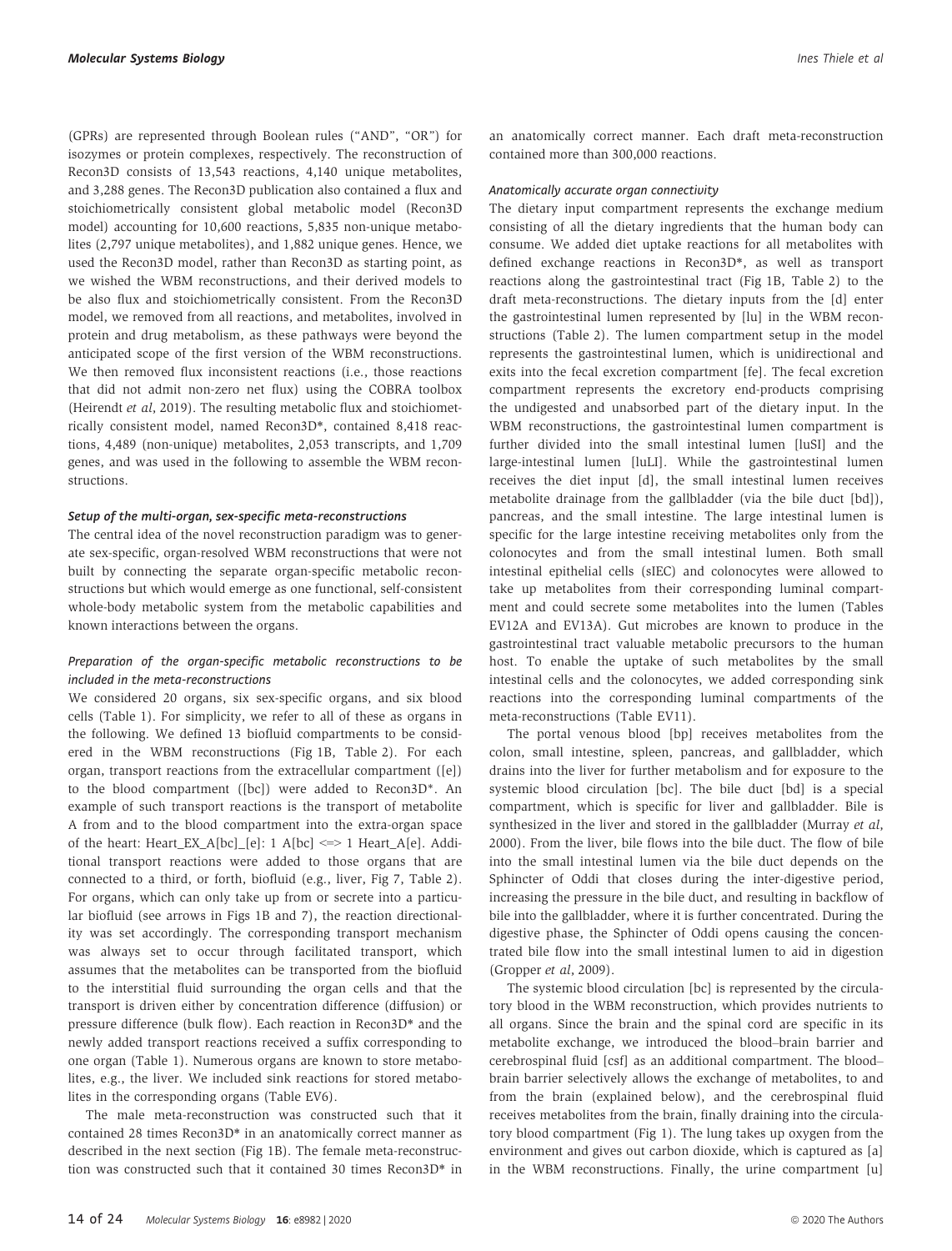contains filtered metabolites from the kidney for final excretion. These biofluid compartments signify precise anatomical barriers of the organs of the human body.

To ensure that metabolites found in different biofluids based on metabolomics data (see below) would also be present in the WBM reconstructions, we added demand reactions for all those metabolites to the corresponding biofluid compartments of the draft metareconstructions. By doing so, we enforced that at least one organ could produce a given metabolite, or that it would be taken up from the diet (and the lumen).

#### Manual curation of the WBM reconstruction content

We defined a core reaction set containing all reactions, which should be present in the WBM reconstructions based on literature and omics data evidence. For each organ, the core reaction set was expanded to include organ-specific (i) protein information from the human proteome map (HPM) (Kim et al, 2014) and the human protein atlas (HPA) (Uhlen et al, 2015), (ii) extensive manual curation of more than 600 literature sources for the presence or absence of metabolic and transport reactions, genes, or pathways in all organs, and (iii) reactions presence in four published tissue-specific organs, i.e., red blood cell (Bordbar et al, 2011b), adipocyte (Bordbar et al, 2011a), small intestine (Sahoo & Thiele, 2013), and liver (Gille et al, 2010). Note that these input data were not sex-specific, due to the absence of corresponding data on an organ-specific scale.

This manual curation yielded a comprehensive core reaction set, which served as input for the extraction algorithm (see section 1.3). For reactions that were found to be absent in an organ, we set the corresponding lower and upper bounds to 0 in the draft meta-reconstructions, which corresponds to removing them from the meta-reconstructions. These absent reactions were then removed from the meta-reconstructions by the algorithm as they were not flux-consistent.

#### Proteomic data

The HPM resource (Kim et al, 2014) provides protein information for 17,294 genes that accounted for 84% of the protein-encoded part of the human genome. These proteins were obtained from normal histological tissue samples, accounting for 17 adult tissue types and 6 primary hematopoietic cells, from three deceased individuals. We queried the database (10/12/2015) for all genes present in Recon3D\*. For 1601/1709 Recon3D\* genes/proteins (94% coverage) to obtain their distributions in the 23 tissue/cell types. The protein expression data were scaled to range from 0 to 1. Only those proteins with an expression level of greater or equal to 0.2 were assumed to be expressed in an organ (Table EV2).

Moreover, to complement the HPM resource, we used HPA (Uhlen et al, 2015). The protein expression data for the normal tissues were downloaded and sorted according to the tissue type. The proteins in the human protein atlas have been analyzed with a single antibody, and the expression levels have been reported based on the antibody staining (Uhlen et al, 2010). The expression levels depend on the quality of the antibody used (Uhlen et al, 2010). Hence, we considered only those proteins, which had a high and medium expression level for a given tissue/organ. For the brain, we combined the protein information of cerebellum, cerebral cortex, hippocampus, and lateral ventricle. The Ensembl gene IDs were converted to their corresponding EntrezGene IDs using the BioMart tool from Ensembl (Flicek et al, 2014). Overall, HPA provided protein expression information for 1504/1709 (88%) of the Recon3D\* genes (Table EV3). Together, these two proteomic resources provided expression information for 1690/1709 (99%) of the Recon3D\* genes.

We used the GPR associations given in Recon3D\* to identify reactions to be present in the core reaction set. Note that in the case of protein complexes, the presence of one of the proteins from the complex was deemed sufficient to require the presence of at least one reaction in the WBM reconstruction.

#### Literature-based curation of WBM reconstruction content

Organ-specific metabolic information We performed manual curation of reactions, genes, and pathways based on literature for all included organs (Table EV1) but focused in particular depth on the metabolism occurring in eight organs (skeletal muscle, skin, spleen, kidney, lung, retina, heart, and brain), which contribute substantially to inter-organ metabolism (Murray et al, 2009). We followed the bottom-up, manual reconstruction approach established for metabolic reconstructions (Thiele & Palsson, 2010).

To facilitate this large-scale, manual literature curation effort, we defined "metabolic units" that not only accounted for the Recon3D\* sub-systems but were also metabolite specific. We categorized individual metabolic and transport reactions in Recon3D\* as metabolic units. Each metabolic unit represented the first and last reaction step of a particular pathway and contained three components: (i) major metabolic pathway, (ii) product formed, and (iii) cellular location. The reaction content of Recon3D\* was classified into 427 metabolic units when only the major metabolic pathway was considered, and the cellular compartments ignored. When the whole metabolic unit, along with all its components, was taken into account, 5,637 metabolic units resulted. Usage of the metabolic units greatly accelerated the reconstruction process as they account for individual metabolite-specific pathways as well as key enzymes of the biochemical pathways, in the same way that they are frequently reported and referred to in the biochemical literature. This literature information was translated into the occurrence and non-occurrence of metabolic units. Additionally, we noted tasks that an organ can carry out (e.g., storage of glycogen) or the inability to carry out a particular task (e.g., storage of vitamins occurs only in a limited number of organs), leading to the formulation of organ-specific metabolic objectives.

We also collected information on the pathways/reactions that are absent across organs (Table EV1). Primary literature articles, review articles, and books on organ-specific metabolism were thoroughly studied to derive the pathway information. In the case of reported absence in an organ, the corresponding organ-specific reactions were set to have a lower and upper bound of 0 in the metareconstruction(s), thus effectively removing these reactions from the organ.

Brief descriptions of the organ-specific metabolism for those organs that we curated extensively for their metabolic content can be found at the Virtual Metabolic Human database (www.vmh.life).

Presence of cellular organelles in organs Within the blood tissues, differences in the presence of cellular organelles exist between fully matured red blood cells and others. For instance, fully matured red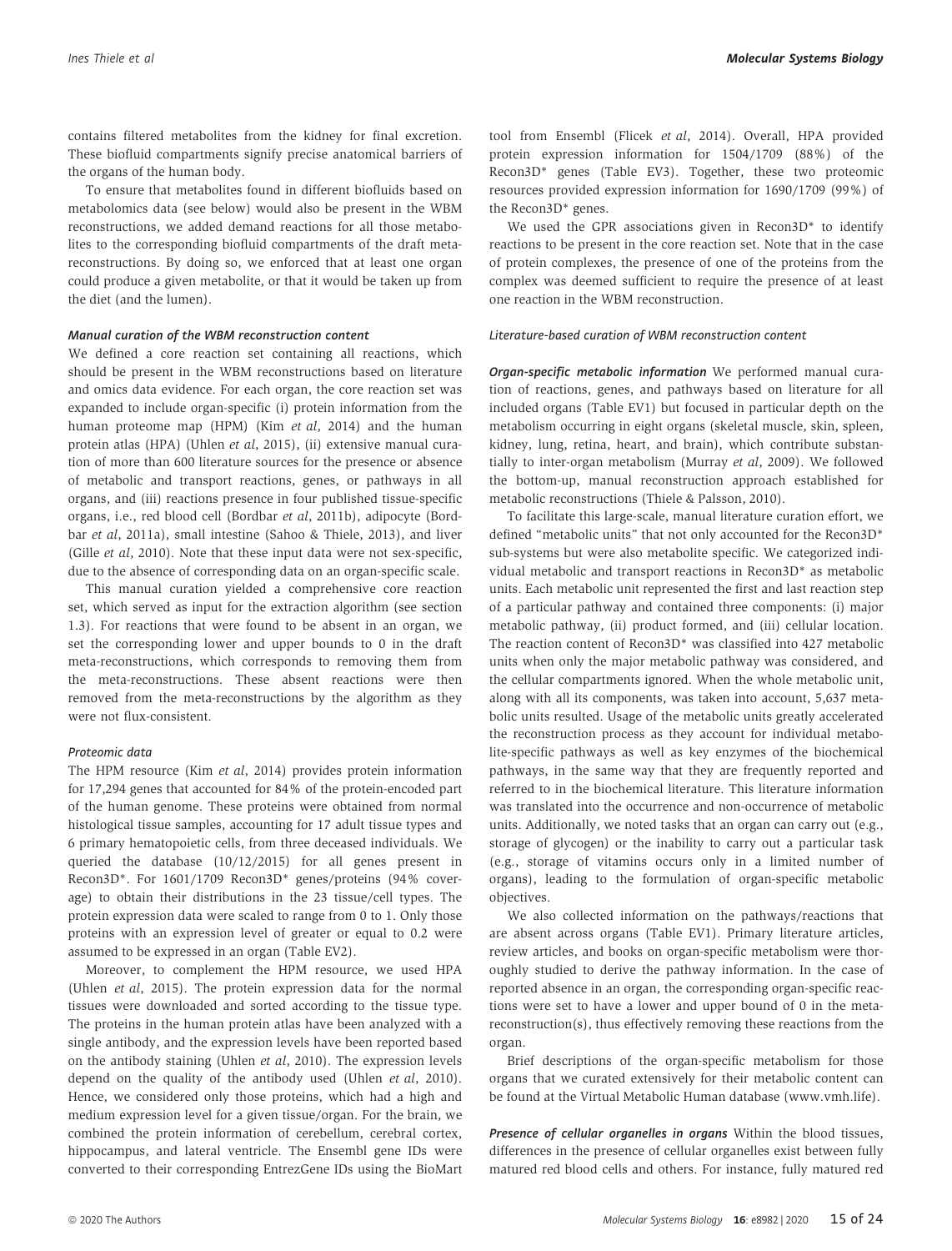blood cells are devoid of a nucleus and any other organelles (Berg et al, 2001). The other hematopoietic cells, such as the B-lymphocytes, T-lymphocytes, natural killer cells, and monocytes, contain all the cellular organelles (Takahashi et al, 1986; Kaneda et al, 1991; Delva et al, 2006). Therefore, we performed a thorough manual search and obtained a definitive occurrence of cellular organelles for 19/32 organs from the literature (Table EV4). This search was important to accurately represent the organs' metabolic capabilities in the WBM reconstructions. For the remaining organs, no information could be found in the literature and the presence of all organelles was assumed.

Nutrient storage within organs Maintenance of certain metabolite pools and metabolite storage as a reserve for energy demands within the cells is crucial for maintaining organ-specific functions. For instance, glycogen is stored in liver and in the skeletal muscle (Murray et al, 2000), and fatty acids are stored in the adipocytes (Summers et al, 2000). During periods of fasting, liver glycogen serves to maintain the blood glucose levels. Additionally, triglyceride stores in the adipocytes are broken down to supply fatty acids to skeletal muscle and heart to serve as an energy resource (Lanham-New *et al*, 2013). A thorough manual search of the storage capacity for metabolites and dietary nutrients by various organs was performed. Known storage capacities were represented by adding specific demand/sink reactions (Table EV6) to the corresponding organs, which were then added to the core reaction set. The demand reactions serve as cellular demand, or usage, of the metabolites in the feeding stage and can be opened or closed when setting up the simulation conditions (Dataset EV2). Similarly, the sink reactions can release stored metabolites from the respective organs during nutrient deprivation or overnight fasting state.

Metabolic objectives for organs As a result of the literature search for the organ-specific metabolic pathways, we described each organ by its chief metabolic functions, e.g., arginine synthesis by the kidney, citrulline synthesis by the small intestine, cholesterol synthesis by the spleen, vitamin D synthesis by the skin, and the Cori cycle between liver and skeletal muscle. Glucose from liver enters skeletal muscle, where it is converted to lactate via anaerobic glycolysis. The muscle then releases lactate back into the circulation to be utilized for gluconeogenesis by the liver, contributing to the muscle-liver-Cori cycle (Murray et al, 2000). The kidney is the major organ for the synthesis of arginine from citrulline (van de Poll et al, 2004). Citrulline synthesized in the small intestine reaches kidney for further metabolism by urea cycle reactions, thereby contributing to inter-organ amino acid metabolism. The spleen is an important hematopoietic organ, and synthesis of dolichol and cholesterol from acetate are important indicators of this process (Potter et al, 1981). The human skin is mainly responsible for the synthesis of vitamin D from 7-dehydrocholesterol in multiple reaction steps (Chen et al, 2007). These physiological functions and their representative biochemical reactions were set as metabolic tasks for each organ (Table EV1).

Bile composition Bile salts aid in the digestion and absorption of fat constituents through their micellar properties (Murray et al, 2009). Recon3D describes the human metabolism of bile acids comprehensively (Brunk et al, 2018). On an organ level, bile is synthesized in the liver and drained into the gallbladder, via the bile duct. The gallbladder stores the bile constituents and releases it into the intestinal lumen, i.e., into the duodenum (first part of small intestine) for efficient digestion and absorption of food. To capture the bile composition, we used a large-scale proteomic analysis of human bile, which also measured metabolites in the human bile (Fuda et al, 2006; Farina et al, 2009). Conclusive evidence concerning their presence in bile was available for 84 exchanged metabolites in the Recon3D\* model; and for 459 exchanged metabolites, absence in the bile was concluded (Table EV7). The remaining transport reactions into the bile duct, without evidence of presence or absence, were unconstrained and algorithmically added when extracting the subnetworks depending on their secretion from the gallbladder and its internal metabolism. The storage (aka demand) reactions for 26 bile salts were added to the gallbladder.

Recon3D\* exchange metabolites present/absent in diet Comprehensive information for the presence in the diet was found for 300 metabolites, and for 50 metabolites the absence in the diet was reported. For the remaining exchange metabolites, no information could be found in the literature. Hence, these were left unconstrained in the meta-reconstruction (Table EV10).

Metabolomic data The WBM reconstructions account for 13 biofluid compartments (Table 2). The core reaction set accounted for biofluid-specificity of 1,105 metabolites such that they were incorporated into the respective biofluid compartments (i.e., in the blood circulation, portal blood, cerebrospinal fluid, feces, and urine). This was represented by adding the corresponding demand reactions to the biofluids in the meta-reconstructions (see above). This information was extracted from various literature references as well as databases, including the Human Metabolome database (Wishart et al, 2013) (Table EV8). Many of these metabolites have been reported to be changed in pathological states, and highlight the potential of the WBM reconstructions in capturing the known biomarkers and prediction of new ones.

Transport reaction information Our previous work on human membrane transporters (Sahoo et al, 2014) served as a compendium of transport proteins. These transport proteins were noted with their organ distribution from the relevant scientific literature (Table EV5). Again, the GPR associations within Recon3D\* model were used, and the corresponding transport reactions were extracted and incorporated into the core reaction set of the specific organ.

Conclusive evidence for the presence of 166 transport proteins distributed across 26 organs formed the transport protein part of the core reaction set. For the remaining organs, the presence of transport proteins was derived from HPA and HPM. While the presence of the transport protein and its associated reaction was included in the core reaction set, the non-occurrence was ignored. This is because the absence of a transport protein across an organ or tissue is difficult to establish. Interestingly, amino acids transport proteins, ABC transporters, and lipid transporters were found to be more ubiquitously expressed across organs. Most transport protein information was found for kidney, brain, liver, heart, and skeletal muscle, while for hematopoietic cells (e.g., red blood cells and platelets), the least information could be found. We enabled the secretion of mucin degradative products, glycans, and ethanolamine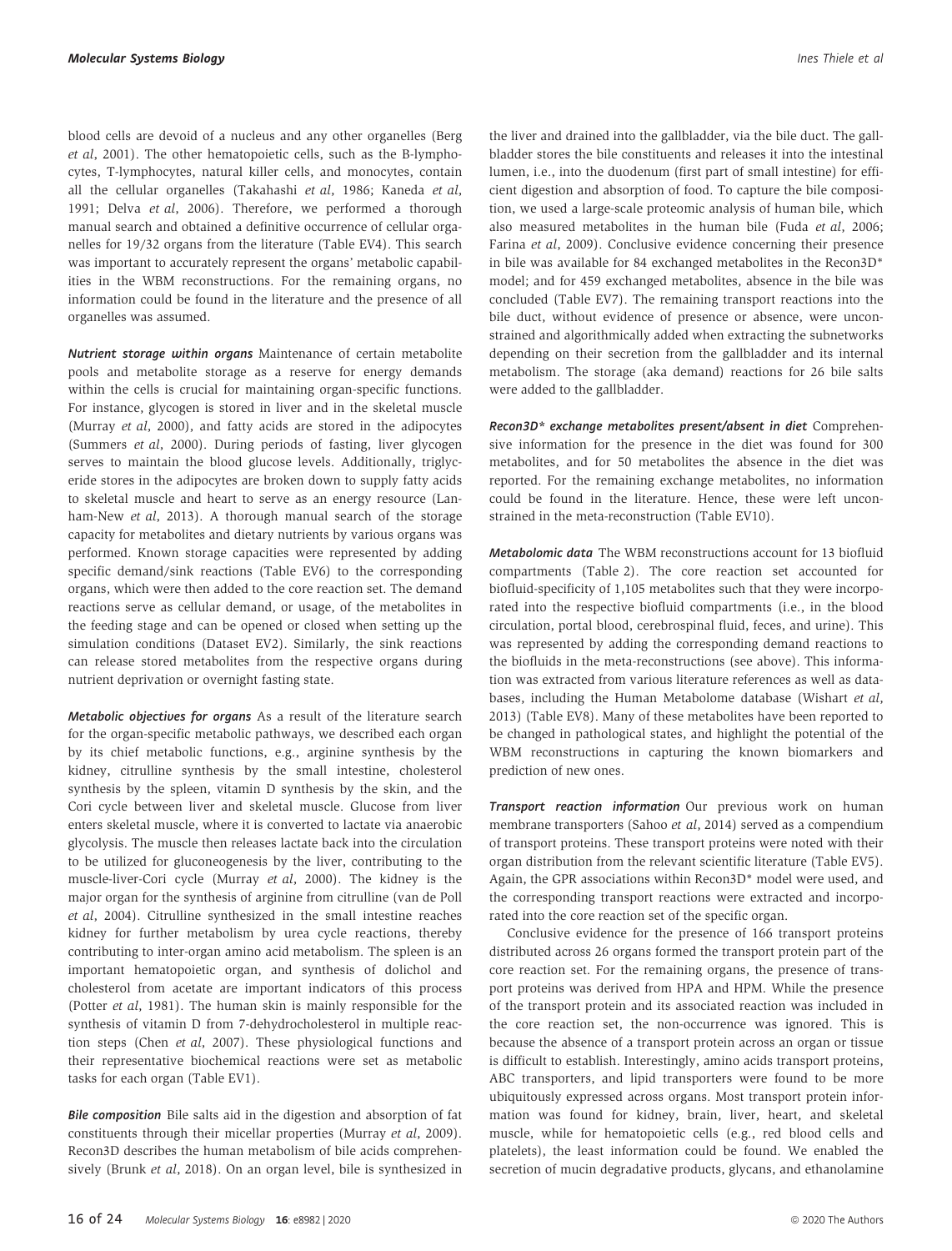into the large-intestinal lumen from the colon (Chang et al, 2004; Fabich et al, 2008).

Defining the blood-brain barrier We represented the blood-brain barrier in the WBM reconstructions. The brain is separated from the blood/extracellular compartment by the blood–brain barrier (Redzic, 2011). This barrier formed by the brain endothelial cells and exhibits restricted entry of small molecules. Molecules with a molecular mass below 500 Da and possessing high lipid solubility can enter the brain (Pardridge, 2005). This information was used to add the blood–brain barrier transport reactions to the core reaction set (Table EV9). 240 metabolites have been reported not to pass the blood–brain barrier, which includes lecithin, triglycerides, lysolecithin, and cholesterol (Pardridge & Mietus, 1980; Redzic, 2011). Thus, the corresponding blood–brain barrier transport reactions were constrained to zero in the meta-reconstructions, thereby eliminating them from the WBM reconstructions. The remaining transport reactions were unconstrained enabling their addition during the subnetwork generation process. Their addition, therefore, depended on the internal metabolic architecture of the brain (and spinal cord).

Biomass reactions The WBM reconstructions contain three different versions of the biomass reaction. These are (i) biomass\_reaction, (ii) biomass\_maintenance, and (iii) biomass\_maintenance\_noTrTr. The biomass\_reaction is the general biomass reaction as in Recon3D\* model, biomass\_ maintenance is same as biomass\_reaction except for the nuclear deoxynucleotides, and biomass\_maintenance\_noTrTr, where \_noTrTr stands for no transcription and translation, is devoid of amino acids, nuclear deoxynucleotides, and cellular deoxynucleotides except for adenosine-triphosphate.

The biomass reaction was retained only for tissues/organs known to possess regenerative capacity, i.e., liver (Malhi et al, 2002), heart (Senyo et al, 2013), and kidney (Li & Wingert, 2013). For the remaining organs, only the biomass\_maintenance reaction was added, requiring the maintenance of cellular metabolic profiles, i.e., the organs capability to synthesize all the biomass components except the nuclear deoxynucleotides. The biomass\_ maintenance\_noTrTr reaction may be used to model fasting conditions, as amino acids if stored intracellularly, increase the osmotic pressure, necessitating their rapid catabolism (Lanham-New et al, 2013).

In particular, the biomass reactions were formulated as follows:

"biomass\_maintenance: 20.6508 h2o[c] + 20.7045 atp[c] + 0.385 87 glu\_L[c] + 0.35261 asp\_L[c] + 0.036117 gtp[c] + 0.50563 ala\_L  $[c] + 0.27942$  asn\_L[c] + 0.046571 cys\_L[c] + 0.326 gln\_L[c] + 0.5 3889 gly[c] + 0.39253 ser\_L[c] + 0.31269 thr\_L[c] + 0.59211 lys\_L  $[c] + 0.35926$  arg\_L[c] + 0.15302 met\_L[c] + 0.023315 pail\_hs[c] + 0.039036 ctp[c] + 0.15446 pchol\_hs[c] + 0.055374 pe\_hs[c] + 0. 020401 chsterol[c] + 0.002914 pglyc\_hs[c] + 0.011658 clpn\_hs[c] + 0.053446 utp[c] + 0.27519 g6p[c] + 0.12641 his\_L[c] + 0.15967 tyr\_L[c] + 0.28608 ile\_L[c] + 0.54554 leu\_L[c] + 0.013306 trp\_L  $[c] + 0.25947$  phe\_L[c] + 0.41248 pro\_L[c] + 0.005829 ps\_hs  $[c] + 0.017486$  sphmyln\_hs $[c] + 0.35261$  val\_L $[c] \rightarrow 20.6508$  h  $[c] + 20.6508$  adp $[c] + 20.6508$  pi $[c] + lipid$ <sub>membrane</sub> $[c] + pro$ teome[c] + transcriptome[c] + biomass\_maintenance\_dummy\_ objective"

where the lipid\_membrane[c] is degraded via the reaction

"LIPID\_DEGRx: lipid\_membrane[c]  $\rightarrow$  0.023315 pail\_hs[c] + 0.154463 pchol\_hs[c] + 0.055374 pe\_hs[c] + 0.020401 chsterol[c] + 0.002914 pglyc\_hs[c] + 0.011658 clpn\_hs[c] + 0.005829 ps\_hs  $[c] + 0.017486$  sphmyln\_hs $[c]$ "

the proteome[c] is degraded via the reaction

"PROTEOME\_DEGRx: proteome $[c] \rightarrow 0.385872$  glu\_L[c] + 0. 352607 asp\_L[c] + 0.505626 ala\_L[c] + 0.279425 asn\_L[c] + 0.046 571 cys\_L[c] + 0.325996 gln\_L[c] + 0.538891 gly[c] + 0.392525 ser L[c] + 0.31269 thr L[c] + 0.592114 lys L[c] + 0.35926 arg L  $[c] + 0.153018$  met\_L $[c] + 0.126406$  his\_L $[c] + 0.159671$  tyr\_L  $[c] + 0.286078$  ile\_L[c] + 0.545544 leu\_L[c] + 0.013306 trp\_L  $[c] + 0.259466$  phe L[c] + 0.412484 pro L[c] + 0.352607 val L[c]"

and the transcriptome[c] is degraded via the reaction

"TRANSCRIPTOME\_DEGRx: transcriptome[c] -> 0.053446 amp  $[c] + 0.039036$  cmp $[c] + 0.036117$  gmp $[c] + 0.053446$  ump $[c]$ ".

Finally, the biomass\_maintenance\_dummy\_objective is part of the whole-body biomass reaction, which is defined as:

"Whole\_body\_objective\_rxn: 21.4286 Adipocytes\_biomass\_maintenance\_dummy\_objective + 0.02 Agland\_biomass\_maintenance\_ dummy\_objective + 2 Brain\_biomass\_maintenance\_dummy\_objective + 0.428571 Colon\_biomass\_maintenance\_dummy\_objective + 0.472857 Heart\_biomass\_maintenance\_dummy\_objective + 0.442857 Kidney\_ biomass\_maintenance\_dummy\_objective + 2.57143 Liver\_biomass\_ maintenance\_dummy\_objective + 0.765714 Lung\_biomass\_maintenance\_dummy\_objective + 40 Muscle\_biomass\_maintenance\_dummy\_ objective + 0.142857 Pancreas\_biomass\_maintenance\_dummy\_ objective + 0.0228571 Prostate\_biomass\_maintenance\_dummy\_ objective + 0.000171429 Pthyroidgland\_biomass\_maintenance\_dummy\_ objective + 0.000465714 Retina\_biomass\_maintenance\_dummy\_ objective + 0.0428571 Scord\_biomass\_maintenance\_dummy\_objective + 0.914286 sIEC\_biomass\_reactionIEC01b\_dummy\_objective + 3.71429 Skin\_biomass\_maintenance\_dummy\_objective + 0.257143 Spleen\_ biomass\_maintenance\_dummy\_objective + 0.214286 Stomach\_biomass\_ maintenance\_dummy\_objective + 0.05 Testis\_biomass\_maintenance\_ dummy\_objective + 0.0285714 Thyroidgland\_biomass\_maintenance\_ dummy\_objective + 0.0642857 Urinarybladder\_biomass\_maintenance\_dummy\_objective + 0.00212143 Bcells\_biomass\_maintenance\_ dummy\_objective +  $0.0117857$  CD4Tcells\_biomass\_maintenance dummy\_objective + 0.00353571 Nkcells\_biomass\_maintenance\_ dummy\_objective + 0.00392857 Monocyte\_biomass\_maintenance\_ dummy\_objective + 0.0285714 Platelet\_biomass\_maintenance\_ noTrTr\_dummy\_objective + 3.53571 RBC\_biomass\_maintenance\_ noTrTr\_dummy\_objective + 0.0142857 Gall\_biomass\_maintenance\_ dummy\_objective ->"

Please note that the stoichiometric coefficients in the "Whole\_ body\_objective\_rxn" can vary between sex and individuals, depending on their organ fractions, which are either derived from experimental data (e.g., whole-body scans), or calculated using phenomenological methods (see Dataset EV2: 3.2 for more details) (Young et al, 2009).

### Published metabolic reconstructions

For the red blood cell (Bordbar et al, 2011b), the adipocytes (Bordbar et al, 2011a), the small intestine (Sahoo & Thiele, 2013), and the liver (Gille et al, 2010), genome-scale metabolic reconstructions have been published; hence, their reactions were also used for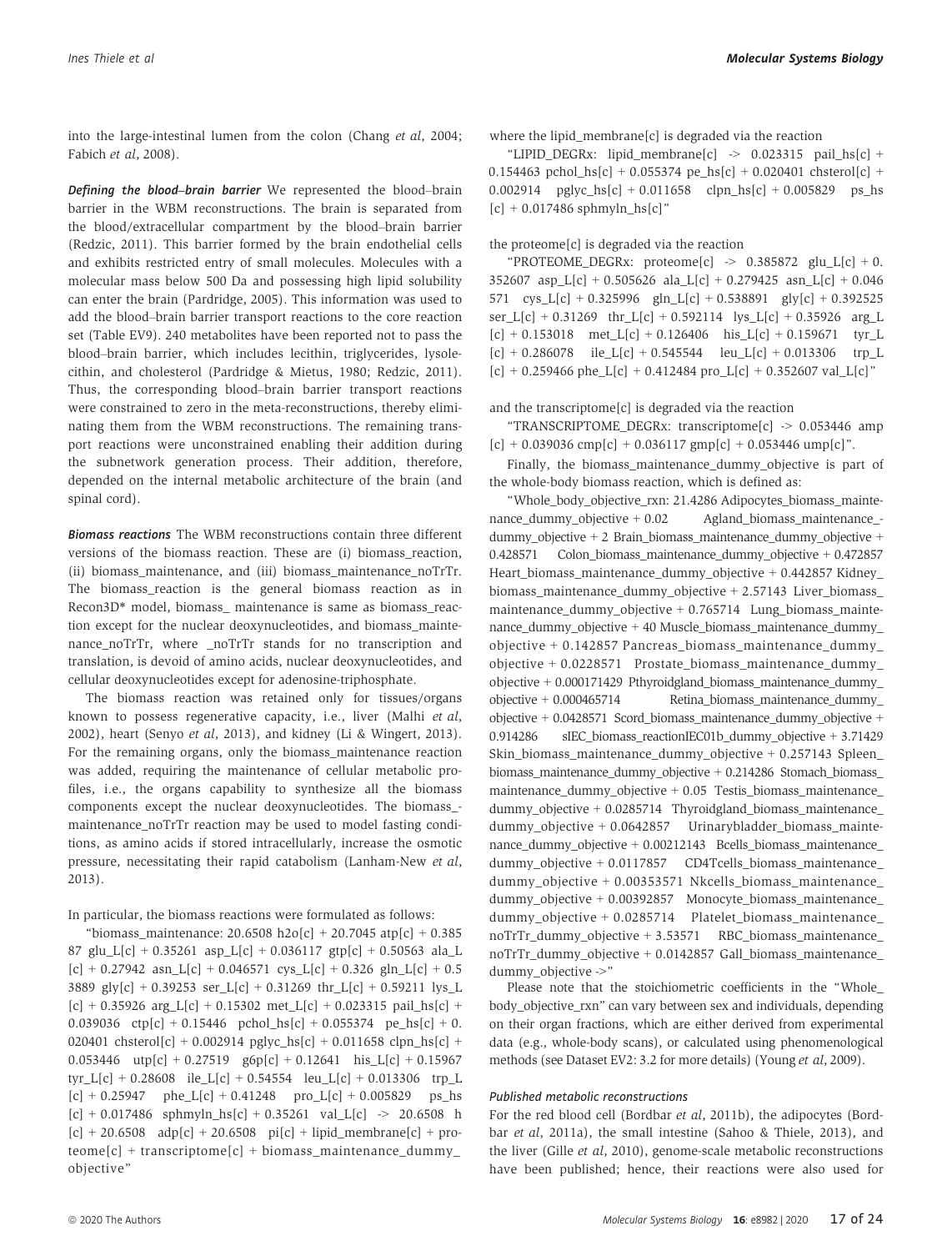defining present reactions in the corresponding organs of the WBM reconstructions. Note that these reconstructions have been assembled based on Recon 1 (Duarte et al, 2007).

The published red blood cell reconstruction has been assembled using multiple proteomic data sets (Bordbar et al, 2011b). The published adipocyte reconstruction was generated by tailoring Recon 1 based on genome annotation data, physiological, and biochemical data from online databases (e.g., KEGG (Okuda et al, 2008), NCBI, UniProt (Consortium, 2012b), and BRENDA (Scheer et al, 2011), and literature (Bordbar et al, 2011a). The liver/hepatocyte reconstruction has been built through manual curation of the relevant scientific literature, using Recon 1 and KEGG as starting points (Gille et al, 2010). Additionally, gene expression data sets of normal human liver samples have served as a secondary line of evidence (Gille et al, 2010). The small intestinal epithelial cell reconstruction (Sahoo & Thiele, 2013) has been assembled using primary literature, organspecific books, and databases. Since the small intestinal epithelial cell model maintained different extracellular compartments representing the apical and basolateral polarity of the cell, the reactions were added as such to the core set. However, the GPR association was updated with those used in the Recon3D\* model.

Mapping of the reaction content in these published reconstructions onto Recon3D\* was done manually using the reaction abbreviation, reaction description, and reaction formula. In the case of the adipocyte, the blood compartment was replaced with the extracellular compartment to find the correct matches with the Recon3D\* reactions. Additionally, the published adipocyte model (Bordbar et al, 2011a) contained a lumped version of the fatty acid oxidation reactions; hence, the corresponding un-lumped versions were mapped onto Recon3D\*. The mapped reactions of all four reconstructions were added to the core reaction set, after adding the corresponding organ-specific prefix to the reaction abbreviations.

### Algorithmic generation of draft sex-specific WBM reconstructions from the tailored meta-reconstructions

To achieve the algorithmic generation of draft sex-specific WBM reconstructions from the tailored draft meta-reconstructions, we used the fastCore algorithm (Vlassis et al, 2014). Briefly, fastCore takes as input a (meta-)metabolic reconstruction and the set of core reactions, known to be active in the network, to identify a fluxconsistent subnetwork containing all core reactions (as long as they are flux consistent) and a minimal number of additional, fluxconsistent reactions.

We considered for each sex two different scenarios and defined constraints on the meta-reconstructions accordingly. In the end, we obtained four meta-reconstructions.

First, a feeding condition was defined, in which all dietary exchange reactions were open (i.e., the lower bound was set to – inf and the upper bound was set to zero) and the storage of metabolites in the various organs was enabled (lower bound on the sink reactions were set to be zero and the upper bound was set to be 1,000,000 mmol/day/person).

Second, a fasting condition was defined, in which all dietary uptake reactions were closed (lower and upper bound were set to zero) but access to stored metabolites from the different organs was enabled (sink reactions had a lower bound of 1,000,000 mmol/day/person and an upper bound of zero).

Using these four differently setup meta-reconstructions along with the corresponding (i.e., sex-specific) core reaction sets and the fastCore algorithm, we generated four flux-consistent subnetworks. We then removed the demand reactions for the biofluid metabolites, defined all reactions present in each subnetwork to be the core reaction set for the given setup, and repeated the extraction of flux-consistent subsets from the meta-reconstructions. By doing so, we also enforced that at least one reaction could either transport or excrete a given biofluid metabolite or that it is catabolized in at least one organ.

Finally, we joined the fasting and the feeding subnetworks for each sex. The rationale for having the feeding and the fasting condition is that the human body can fast overnight, and thus the WBM reconstructions should capture this capability regarding catabolic as well as anabolic metabolic reactions. Note that the WBM reconstructions are not able to starve, as this would require the degradation of muscle proteins, which we did not explicitly capture in Recon3D\*, and thus in the WBM reconstructions.

The fastCore adds a minimal number of additional reactions to the core reaction sets to form the flux consistent, compact subnetwork. Hence, the added reactions represent hypotheses of which reactions and pathways would be needed to make the subnetworks flux consistent, given a set of core reactions. It does not mean that the proposed solution is biologically relevant. Consequently, after the generation of the male and female draft WBM reconstructions, we manually inspected that the added reactions were consistent with the current knowledge about organ-specific metabolism. The core reactions and the absence of organ-specific reactions were updated based on literature evidence, and the subnetwork generation was repeated.

As one example, we encountered genes/proteins that were present in an organ-specific manner as per the human proteome data set (Kim et al, 2014), but, which were not added to the respective organs in the draft WBM reconstructions by fastCore, due to missing transport reactions. These reactions were subsequently added to the human metabolic reconstruction, which ultimately yielded Recon3D, and thus Recon3D\* model. This is because the development of Recon3D and the WBM reconstructions occurred in parallel. In brief, for each of these instances where core reactions were not added to the subnetwork, we analyzed them manually. A typical example is the addition of the reactions SALMCOM and SALMCOM2 to the core reaction set for colon, rectum, adrenal gland, platelet, lung, heart, brain, retina, B cells, CD4 cells, CD8 cells, NK cells, testis, and prostate. While SALMCOM was correctly added by fastCore to the liver, gallbladder, pancreas, and kidney, it was missing in the remaining organs, despite proteomic expression evidence. Hence, we added transport reactions for the participating metabolites of SALMCOM and SALMCOM2, i.e., normetanephrine (VMH ID: normete\_L) and metanephrine (VMH ID: mepi) as well as their demand reactions in the blood circulation, as both compounds have been detected in blood and urine (HMDB00819, HMDB04063). The addition of these transport reactions allowed the metabolites to be transported across the whole body and excreted in the urine by the kidney. Similar to the discussed case, many transport reactions were added during the debugging process that enabled the wholebody routing of phospholipids, cholesterol ester species, and acylcarnitines. These examples show that the WBM reconstructions can be effectively used to investigate inter-organ metabolite cross-talk.

Overall, due to the complexity of the WBM reconstructions and the large number of reactions (more than 80 k, Fig 1B), we iterated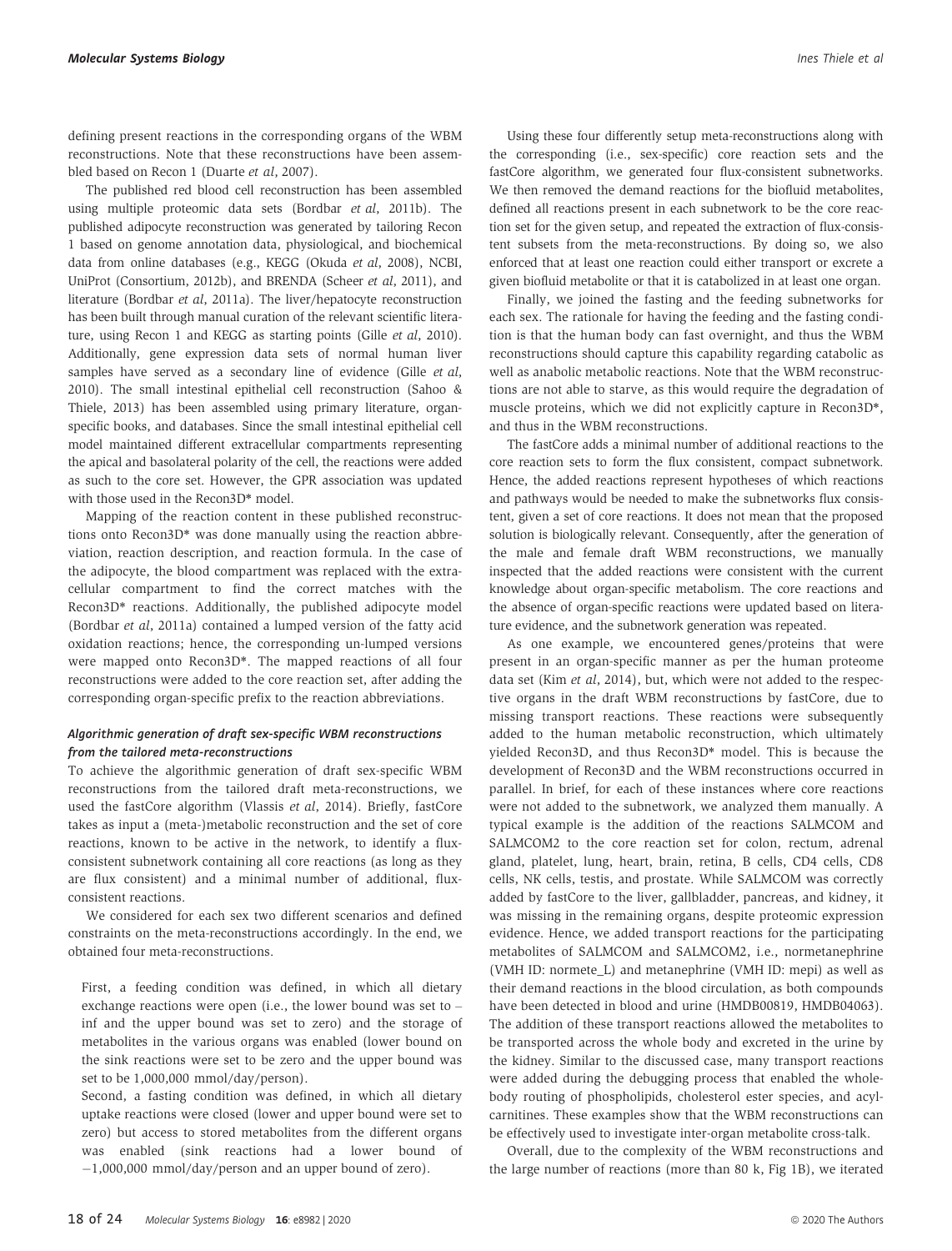this process more than 100 times, each time focusing on different organs or pathways (spanning one or multiple organs).

At the end of the reconstruction part that relied on fastCore, we removed all artificial reactions from the WBM reconstructions, such as sink/demand reactions for biofluid metabolites and the sinks for metabolites of microbial origin in the lumen.

#### Refinement and curation of the WBM reconstructions

We then proceeded to further manually curate the reconstructions by adding reactions that have not been included using fastCore but for which biological evidence could be found in the literature (e.g., certain amino acid transport reactions). We also added transport reactions for all metabolites present in the extracellular space of the organs to the corresponding biofluids. For instance, certain metabolites were present in the CSF compartment due to brain and spinal cord metabolism but no corresponding transport reactions from CSF [csf] to blood circulation [bc] were included by fastCore. Hence, we added those reactions as the entire CSF drains into the blood circulation. Again, the reason that such reactions were not included into the reconstructions by fastCore as it returns a most compact subnetwork.

Moreover, WBM model predictions were compared with organspecific data and known whole-body metabolic functions (e.g., multi-organ metabolism of glucose (Cori cycle), amino acid cycle (Cahill cycle)). In this step, we added missing reactions to the sexspecific draft WBM reconstructions. During the entire reconstruction process, we performed the same quality control and assurance tests as defined for genome-scale metabolic reconstructions (Thiele & Palsson, 2010).

#### Conversion from reconstruction to condition-specific models

To ensure reproducibility of the presented work, and also to reduce the number of supplemental tables, we provide a MATLAB (Mathworks, Inc) live script along with a PSCM toolbox, which is an extension to the COBRA Toolbox (Heirendt et al, 2019) (to be obtained from https://github.com/opencobra/cobratoolbox).

#### Unit of WBM models

The unit of all WBM model reactions is in mmol/day/person (Harvey, 70 kg; Harvetta: 58 kg), if not stated differently.

#### Flux balance analysis

The conversion of a metabolic reconstruction into a conditionspecific model includes the transformation of the biochemical reaction list into a computable, mathematical matrix format (S matrix), where the columns correspond to reactions (variables) and the rows correspond to the metabolites. If a metabolite (j) participates in a reaction (i), the stoichiometric coefficient is entered in the corresponding cell (j, i). Consequently, each row represents the massbalance equation for a given metabolite (dx/dt).

The conversion into a model also requires the imposition of physicochemical constraints (e.g., mass conservation) and systems boundaries, in the form of so-called exchange reactions (Palsson, 2015). The constraint-based modeling and reconstruction (COBRA) approach assumes that the modeled system is in a steady state  $(S.v = dc/dt = 0)$ , where v is a flux vector for n reactions and  $dx/dt$ the change in metabolite concentration (dx) over time (dt). The S matrix gives rise to an underdetermined system of linear equations;

i.e., there are fewer equations (mass-balances) than variables (reaction fluxes). Consequently, a polyhedral convex steady-state solution space contains all feasible steady-state solutions. By adding further constraints (e.g., nutrient uptake rates, enzyme reaction rates) to the model, one restricts the solution space to solutions that are biologically relevant under this condition. Despite incomplete knowledge about many reaction rates, kinetic parameters, metabolite and enzyme concentrations, the COBRA approach permits the computation of possible phenotypic properties of a metabolic model, derived from a reconstruction.

In flux balance analysis (Orth et al, 2010), the modeled system is assumed to be at a steady state (i.e.,  $dx/dt = 0$ ). Consequently, the underlying mathematical problem is a linear programming problem that can be efficiently solved and at a large scale, as only one global optimal solution exists. The linear programming problem is formulated as:

Optimize 
$$
z = c^T \cdot v
$$

Such that  $S_v = 0$ 

 $lb_i \le v_i \le ub_i$ 

where c is a vector (n,1), lb the lower bound, and ub the upper bound of reaction i. For irreversible reactions, lb was set to 0 mmol/day/person and ub was  $>$  0 mmol/day/person. In the case of reversible reactions, lb was set to  $\leq 0$  mmol/day/person. In absence of specific simulation constraints, ub was set to the arbitrary value 1,000,000 mmol/day/person, and lb to -1,000,000 mmol/day/person. Uptake reactions (e.g., dietary uptake reactions) were defined to have a negative flux value, while excretion reaction (e.g., urine excretion, fecal excretion) was defined to have a positive flux value.

#### Coupling constraints

Coupling constraints were implemented in the WBM reconstructions as described previously (Thiele et al, 2010; Heinken et al, 2013). Briefly, coupling constraints enforce that the flux through a set of coupled reactions is proportional to a specified reaction (e.g., biomass reaction). The metabolic and transport reactions in every organ were coupled to the respective organ's biomass objective function (BOF). The coupling constraints prevent biologically implausible solutions where the reactions in an organs carry flux even though the flux through the organ's BOF is zero. They were realized by implementing a coupling factor of 20,000 for each reaction. This allowed each forward and reverse reaction to carry a flux of up to 20,000 and 20,000 times the flux through the BOF, respectively.

### Flux variability analysis of the unconstrained and constrained WBM models

We performed flux variability analysis (Gudmundsson & Thiele, 2010) on the unconstrained and physiologically constrained male WBM model using a Julia implementation (Heirendt et al, 2017) of flux balance analysis (Orth et al, 2010) by minimizing and maximizing each model reaction. The flux span of a reaction is defined as maximal possible flux value (v<sub>max,i</sub>) minus maximal possible flux value for a reaction i  $(v_{min,i})$ : fluxSpan<sub>i</sub> =  $(v_{max,i} - v_{min,i})$ .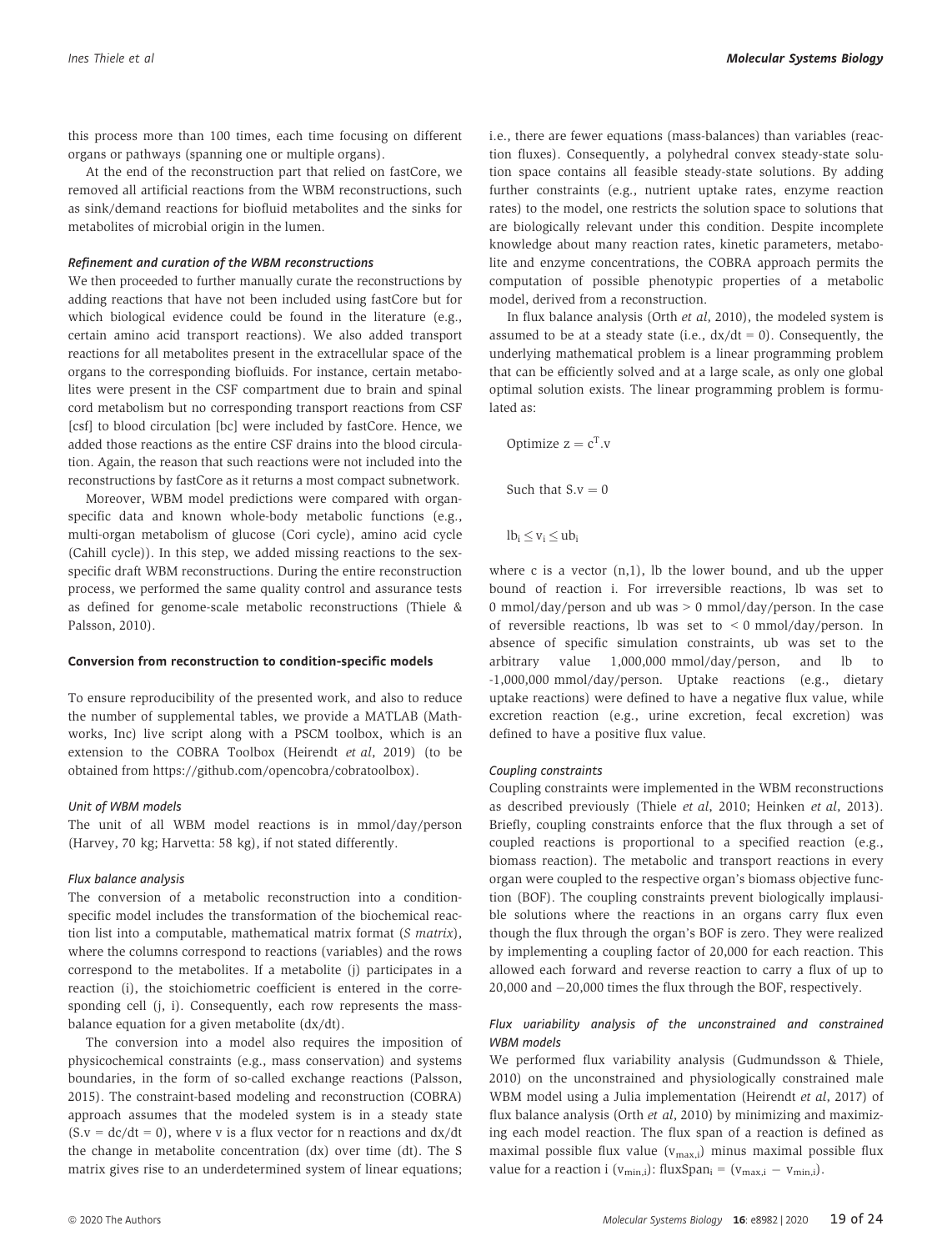#### "Sanity checks" on the WBM and organ-specific reconstructions

Quality control and quality assurance tests, or sanity checks have been compiled, expended, and implemented by the systems biology research community (Thiele & Palsson, 2010; Agren et al, 2013; Fleming et al, 2016; Swainston et al, 2016; Brunk et al, 2018), e.g., in MEMOTE (preprint: Lieven et al, 2018) and in the COBRA Toolbox (Heirendt et al, 2019). We ensured that the whole-body metabolic reconstructions, and the organ-specific reconstructions, passed the quality control and quality assurance tests implemented in the COBRA Toolbox (Heirendt et al, 2019). Additionally, we ensured that the organ-specific reconstructions passed further quality control and quality assurance tests (Tables 3 and EV19).

We converted the WBM reconstructions into computational models (see also, Simulation details). First, we tested for secretion or production of metabolites when all the exchanges and sinks were closed (see Simulation details). We shall refer to this test as leak test. Thereafter, the models were tested for carrying non-zero fluxes for reactions known to be required for important metabolic functions. We refer to these latter tests as metabolic function tests (see Simulation details).

Leak tests The WBM reconstructions were tested for thermodynamically infeasible loops that could generate metabolites or compounds when no mass enters the model. Such a test was done in two steps. Firstly, all the exchange, sink, and demand reactions were constrained to zero for the lower bound. Then, all the exchange reactions were optimized to check whether the model was carrying any non-zero flux. After that, the biomass was optimized to check

| Table 3. Lists of tests performed for all organ models derived from |
|---------------------------------------------------------------------|
| the WBM reconstructions.                                            |

| <b>Number</b>  | Quality assurance and quality control tests                                                              |
|----------------|----------------------------------------------------------------------------------------------------------|
| 1              | "fastLeakTest"                                                                                           |
| $\overline{2}$ | "Exchanges, sinks, and demands have $1b = 0$ , except h2o"                                               |
| 3              | "Exchanges, sinks, and demands have $Ib = 0$ , except h2o<br>and $02"$                                   |
| $\overline{4}$ | "Exchanges, sinks, and demands have $lb = 0$ , allow DM<br>atp c to be reversible"                       |
| 5              | "Exchanges, sinks, and demands have $Ib = 0$ , test flux through<br>$DM_h[m]$ (max)"                     |
| 6              | "Exchanges, sinks, and demands have $Ib = 0$ , test flux through<br>$DM_h[c]$ (max)"                     |
| 7              | "Exchanges, sinks, and demands have $Ib = 0$ , ub of EX h[e]<br>$= 0$ , test flux through DM_h[c] (min)" |
| 8              | "Test metabolic objective functions with open sinks"                                                     |
| 9              | "Test metabolic objective functions with closed sinks (lb)"                                              |
| 10             | "Compute ATP yield"                                                                                      |
| 11             | "Check duplicate reactions"                                                                              |
| 12             | "Check empty columns in rxnGeneMat"                                                                      |
| 13             | "Check that demand reactions have a $ b\rangle = 0$ "                                                    |
| 14             | "Check consistency of model.rev with model.Ib"                                                           |
| 15             | "Check whether singleGeneDeletion runs smoothly"                                                         |
| 16             | "Check for flux consistency"                                                                             |

whether the model was carrying any zero flux. Secondly, a demand reaction for each compartment-specific metabolite in the model was created and optimized. The basic purpose of running such a leak test was to check whether the model can generate anything from nothing. In case any of the demand or exchange reactions carry a non-zero flux, the respective reaction was optimized while minimizing the Euclidian norm (Heirendt et al, 2019). Note that both Recon3D model and also Recon3D\* model passed the leak test, as did the WBM reconstruction derived organ-specific models (see Dataset EV2: 3.7).

Metabolic function tests Each organ-specific reconstruction in the organ compendium has been tested for being able to have a nonzero optimal flux value for up to 460 metabolic functions (Table EV19). Please note that not all organs were required to carry a non-zero optimal flux value for all 460 metabolic functions, as each organ has its own primary metabolic functions.

ATP yield We also tested each organ model for the ATP yield and flux through the ATP synthetase for 15 carbon sources under aerobic and anaerobic conditions in accordance with the tests introduced by (Swainston et al, 2016; Table EV20).

#### Computing considerations when working with the WBM models

In order to run a flux variability analysis on such large-scale models efficiently, dedicated high-performance was required. Most highperformance computers have computing nodes with a relatively high base frequency per core, but with a low memory per node ratio. However, in order to perform large-scale biological simulations efficiently, a high-memory computing node is recommended with memory around 768 GB. The entire model must be able to be loaded into memory together with the result files, which may occupy more than 10–20 times the original model size. Memory access speed was critical to load the model and perform mathematical operations quickly. It is recommended that the computing node has a state-of-the-art dual processor with 18 cores (2 threads per core) or more. In order to perform efficient flux variability analysis on the WBM models with acceptable solution times, it is recommended to run the optimization problems on all cores, each spawning 2 threads.

In addition to appropriate hardware, appropriately tuned software was important. For large-scale models, poorly performing code and an untuned solver are bottlenecks. As the optimization solver accounts for most of the simulation time, parameter tuning together with an appropriate interface are critical. The Tomlab interface is recommended when interfacing the industrial-quality CPLEX solver from MATLAB. Some analyses that were computing intensive, such as flux variability analysis, were run from MATLAB, but the solver is interfaced directly through a compiled MEX interface written in C. The newly developed Julia language has proven itself to be a valuable alternative in launching a multi core flux variability analysis (Heirendt et al, 2017), in particular for launching the analysis across multiple nodes.

### Simulation details

Please refer to the accompanying Matlab LiveScript and its html version. Dataset EV2. The PSCM Toolbox contains all information,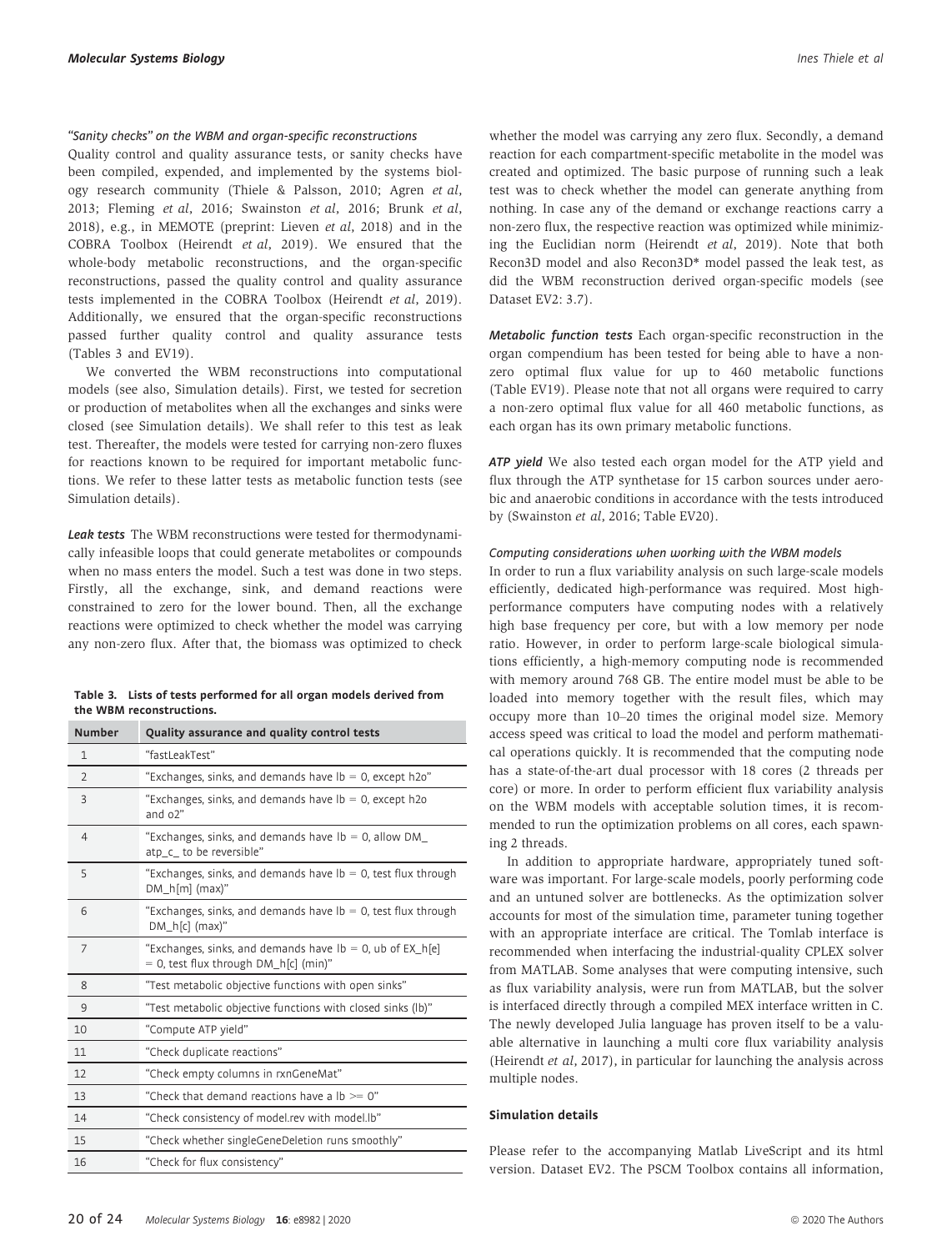data, scripts, and functions to repeat the simulations in this paper Dataset EV1.

#### Statistical analyses

#### Inherited metabolic diseases

To analyze the prediction accuracies and compare them across models and IEMs, the predictions for each metabolite were categorized (increased, inconclusive, and decreased) according to the simulation results (Table EV16). Then, the agreement in percentage with the in vivo measurements was calculated for Recon3D\*, Harvey, and Harvetta separately. Moreover, to deliver a metric taking agreement by chance into account, Cohen's kappa and corresponding confidence intervals were calculated. For deriving pvalues on prediction accuracies, multinomial logistic regressions were utilized with in vivo observations as response variable (three categories: increased/inconclusive/decreased) and in silico prediction (three categories: increased/inconclusive/decreased) as the predictor. Finally, respecting potential dependencies of predictions coming from the same IEM, the agreement percentages per IEM was calculated. For example, if four of five biomarkers in a certain IEM were correctly predicted, the agreement percentage would be 80%. The models (Harvey/Harvetta vs Recon3D\*) were then tested against each other using a non-parametric sign test with agreement percentages per IEM as the response variable. This test effectively provided statistical inference on the question of whether Harvey/ Harvetta showed higher accuracy in predicting biomarkers per IEM in comparison to Recon3D\* in a majority of IEMs. All statistical calculations were performed in STATA 14/MP.

#### BMR predictions

To validate the WBM-based BMR predictions, we calculated the Pearson correlations and corresponding R-squared values of the WBM predictions when regressing them on the empirically measured BMRs from (Prentice et al, 1986) in 13 women by standard linear ordinary least squares (OLS) regression. The provided fat-free body mass was utilized to adjust the muscle and adipocyte coefficients in the whole-body maintenance reaction. To optimize the prediction, we variegated systematically the ATP coefficient of the muscle biomass maintenance. Then, the parametrization of the WBM predictions was validated in an independent data set (Loureiro et al, 2015), which consisted of six female and 16 male athletes. The measured BMRs were the response variable, while the WBM predictions were the predictor of interest. We also allowed for sex-specific intercepts by including sex as a covariate into the standard linear OLS regression equation. Once again, the correlations and R-squared values regarding the empirically measured BMR were calculated. The prediction accuracies operationalized by the Pearson correlations were then compared with the accuracies of estimations based on sex, height, and weight, such as the Mifflin-St Jeor equations. Further, for statistical inference, we fitted in the larger data set (Loureiro et al, 2015) a multivariable regression using the measured BMR as the response variable and the WBM predictions as well as the Mifflin-St Jeor predictions as the predictor variables. We investigated whether adding the Mifflin-St Jeor predictions to the WBM predictions or vice versa increased the overall model-fit via likelihood ratio tests. This procedure derived inference on the question of whether the

WBM predictions contain information not represented in the Mifflin-St Jeor equation and vice versa. The calculations were performed in STATA 14/MP.

#### Microbiome host interactions

To analyze the relation between microbiome traits and fluxes in the organ-specific reactions, we calculated the maximal fluxes through the liver sulphotransferase, the liver alcohol dehydrogenase, and the colonic carboxylic acid:CoA ligase. Then, we performed OLS regressions with the fluxes as the dependent variable and the Bacteroidetes/Clostridia ratio as the predictor, allowing for non-linear transformations of the predictor using multivariable fractional polynomials. Besides the classical parametric test on the fit of the regression models, we used two non-parametrical methods to assess the significance of the regression models in sensitivity analyses. First, we used bootstrapping using 4,000 replications to determine pvalues. Second, we used quantile regression as an outlier robust method. The full results can be found in Table EV18.

# Data availability

Modeling computer scripts:

- Physiological and stoichiometrically constrained modeling (PSCM) toolbox: GitHub (https://opencobra.github.io/cobratoolb ox/stable/).
- Constraint-based reconstruction and analysis (COBRA) toolbox: GitHub (https://opencobra.github.io/cobratoolbox/stable/).
- Microbiome modeling toolbox: GitHub (https://opencobra.github. io/cobratoolbox/stable/).

Computational models:

- Whole-body metabolic reconstructions: Virtual Metabolic Human database (https://www.vmh.life/#downloadview).
- Microbial metabolic reconstructions: Virtual Metabolic Human database (https://www.vmh.life/#downloadview).
- Preecomputed results: https://github.com/ThieleLab

Expanded View for this article is available online.

#### Acknowledgments

The authors are thankful to A. Noronha, C. Thinnes, N. Poupin, C. Clancy, and E. Schymanski for valuable discussions and editing the earlier versions of the manuscript. None of the authors have any competing interests. This study was funded by the Luxembourg National Research Fund (FNR) through the ATTRACT programme (FNR/A12/01), the OPEN programme grants (FNR/O16/ 11402054), and the National Centre of Excellence in Research (NCER) on Parkinson's disease, the European Union's Horizon 2020 research and innovation program under grant agreement No. 668738, and the European Research Council (ERC) under the European Union's Horizon 2020 research and innovation program (grant agreement No 757922).

### Author contributions

IT, RMTF, and SS conceived the study. IT, SS, MKA, and AH contributed to the reconstructions. RMTF and LH contributed tools and methods. IT and RMTF performed the simulations. IT, AH, and RMTF analyzed the data. IT, JH, and AH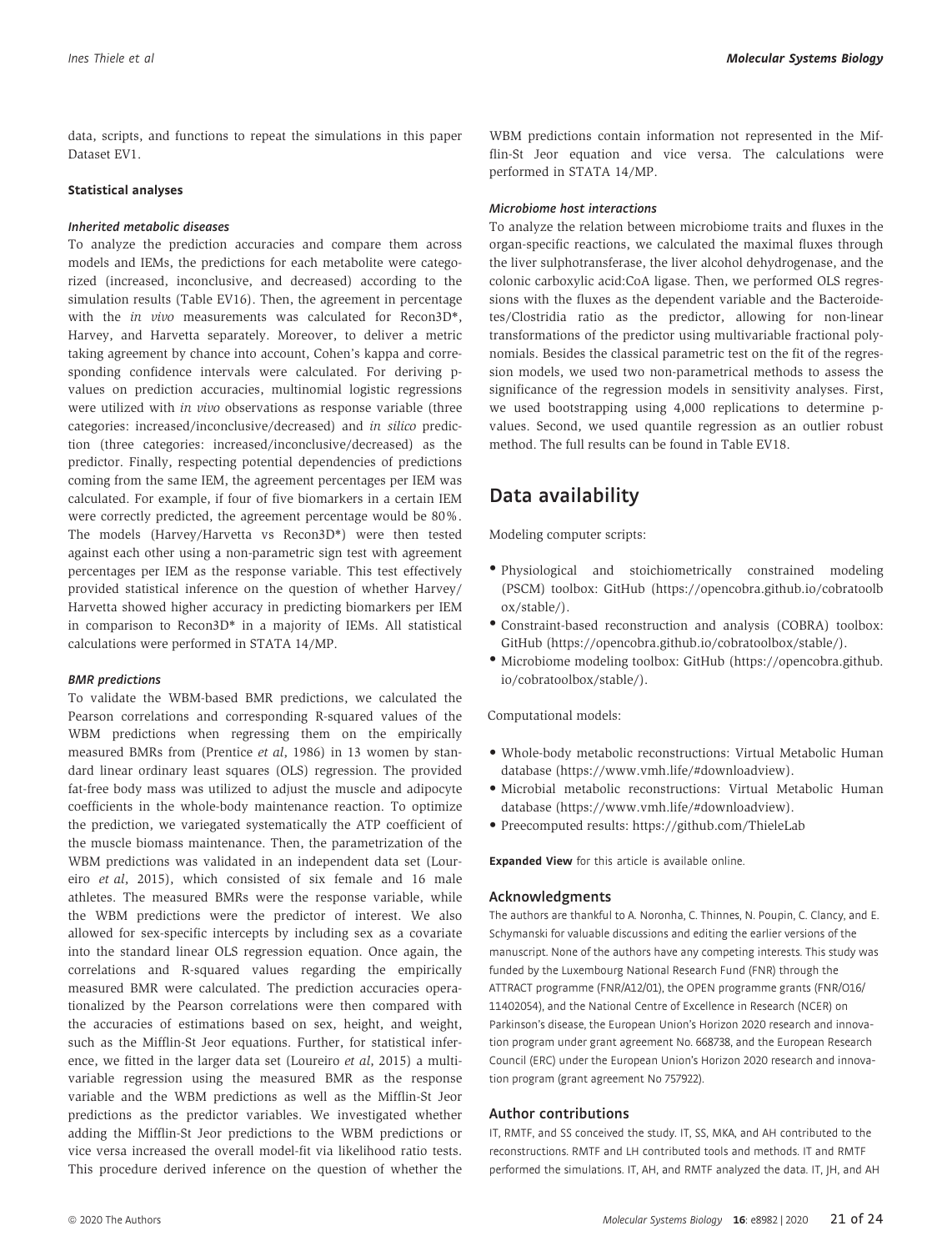performed the statistical analysis. IT, RMTF, SS, JH, and AH wrote the manuscript. All authors edited the manuscript.

### Conflict of interest

The authors declare that they have no conflict of interest.

# References

Agren R, Liu L, Shoaie S, Vongsangnak W, Nookaew I, Nielsen J (2013) The RAVEN toolbox and its use for generating a genome-scale metabolic model for Penicillium chrysogenum. PLoS Comput Biol 9: e1002980

- Aurich MK, Fleming RM, Thiele I (2016) MetaboTools: a comprehensive toolbox for analysis of genome-scale metabolic models. Front Physiol 7: 327
- Aurich MK, Thiele I (2016) Computational modeling of human metabolism and its application to systems biomedicine. Methods Mol Biol 1386: 253 – 281

Beard DA, Neal ML, Tabesh-Saleki N, Thompson CT, Bassingthwaighte JB, Shimoyama M, Carlson BE (2012) Multiscale modeling and data integration in the virtual physiological rat project. Ann Biomed Eng 40: 2365 – 2378

Berg CP, Engels IH, Rothbart A, Lauber K, Renz A, Schlosser SF, Schulze-Osthoff K, Wesselborg S (2001) Human mature red blood cells express caspase-3 and caspase-8, but are devoid of mitochondrial regulators of apoptosis. Cell Death Differ 8: 1197 – 1206

- Berg JM, Tymoczko JL, Stryer L (2002) Biochemistry, 5<sup>th</sup> edn. New York: W H Freeman
- Biesalski HK, Grimm P (2005) Pocket atlas of nutrition. Stuttgart and New York: Thieme

Bordbar A, Feist AM, Usaite-Black R, Woodcock J, Palsson BO, Famili I (2011a) A multi-tissue type genome-scale metabolic network for analysis of whole-body systems physiology. BMC Syst Biol 5: 180

Bordbar A, Jamshidi N, Palsson BO (2011b) iAB-RBC-283: a proteomically derived knowledge-base of erythrocyte metabolism that can be used to simulate its physiological and patho-physiological states. BMC Syst Biol 5: 110

Brunk E, Sahoo S, Zielinski DC, Altunkaya A, Draeger A, Mih N, Gatto F, Nilsson A, Gonzales GAP, Aurich MK et al (2018) Recon3D enables a threedimensional view of gene variation in human metabolism. Nat Biotechnol 36: 272 – 281

Chang DE, Smalley DJ, Tucker DL, Leatham MP, Norris WE, Stevenson SJ, Anderson AB, Grissom JE, Laux DC, Cohen PS et al (2004) Carbon nutrition of Escherichia coli in the mouse intestine. Proc Natl Acad Sci USA 101: 7427 – 7432

Chelliah V, Juty N, Ajmera I, Ali R, Dumousseau M, Glont M, Hucka M, Jalowicki G, Keating S, Knight-Schrijver V et al (2015) BioModels: ten-year anniversary. Nucleic Acids Res 43: D542 – D548

Chen TC, Chimeh F, Lu Z, Mathieu J, Person KS, Zhang A, Kohn N, Martinello S, Berkowitz R, Holick MF (2007) Factors that influence the cutaneous synthesis and dietary sources of vitamin D. Arch Biochem Biophys 460:  $213 - 217$ 

Clarke G, Stilling RM, Kennedy PJ, Stanton C, Cryan JF, Dinan TG (2014) Gut Microbiota: the neglected endocrine organ. Mol Endocrinol 28: 1221 – 1238

Claus SP, Tsang TM, Wang Y, Cloarec O, Skordi E, Martin FP, Rezzi S, Ross A, Kochhar S, Holmes E et al (2008) Systemic multicompartmental effects of the gut microbiome on mouse metabolic phenotypes. Mol Syst Biol 4: 219

Consortium THMP (2012a) A framework for human microbiome research. Nature 486: 215 – 221

- Costello EK, Lauber CL, Hamady M, Fierer N, Gordon JI, Knight R (2009) Bacterial community variation in human body habitats across space and time. Science 326: 1694 – 1697
- Delva P, Degan M, Trettene M, Lechi A (2006) Insulin and glucose mediate opposite intracellular ionized magnesium variations in human lymphocytes. J Endocrinol 190: 711 – 718

Donohoe DR, Garge N, Zhang X, Sun W, O'Connell TM, Bunger MK, Bultman SJ (2011) The microbiome and butyrate regulate energy metabolism and autophagy in the mammalian colon. Cell Metab 13: 517 – 526

Duarte NC, Becker SA, Jamshidi N, Thiele I, Mo ML, Vo TD, Srivas R, Palsson BO (2007) Global reconstruction of the human metabolic network based on genomic and bibliomic data. Proc Natl Acad Sci USA 104: 1777 – 1782

Eissing T, Kuepfer L, Becker C, Block M, Coboeken K, Gaub T, Goerlitz L, Jaeger J, Loosen R, Ludewig B et al (2011) A computational systems biology software platform for multiscale modeling and simulation: integrating whole-body physiology, disease biology, and molecular reaction networks. Front Physiol 2: 4

Elmadfa I (2012) Österreichischer Ernährungsbericht 2012, 1<sup>st</sup> edn. Vienna, Austria: Vienna.

Fabich AJ, Jones SA, Chowdhury FZ, Cernosek A, Anderson A, Smalley D, McHargue JW, Hightower GA, Smith JT, Autieri SM et al (2008) Comparison of carbon nutrition for pathogenic and commensal Escherichia coli strains in the mouse intestine. Infect Immun 76: 1143 – 1152

Farina A, Dumonceau JM, Lescuyer P (2009) Proteomic analysis of human bile and potential applications for cancer diagnosis. Expert Rev Proteomics 6: 285 – 301

Feher J (2012) Quantitative human physiology, 1<sup>st</sup> edn. Waltham, MA: Elsevier

Fleming RM, Vlassis N, Thiele I, Saunders MA (2016) Conditions for duality between fluxes and concentrations in biochemical networks. *J Theor Biol*  $409:1 - 10$ 

Flicek P, Amode MR, Barrell D, Beal K, Billis K, Brent S, Carvalho-Silva D, Clapham P, Coates G, Fitzgerald S et al (2014) Ensembl 2014. Nucleic Acids Res 42: D749 – D755

Frayn KN (ed) (2010) Metabolic regulation: a human perspective. Oxford, UK: Wiley-Blackwell

Fuda F, Narayan SB, Squires RH Jr, Bennett MJ (2006) Bile acylcarnitine profiles in pediatric liver disease do not interfere with the diagnosis of long-chain fatty acid oxidation defects. Clin Chim Acta 367: 185 – 188

Gille C, Bolling C, Hoppe A, Bulik S, Hoffmann S, Hubner K, Karlstadt A, Ganeshan R, Konig M, Rother K et al (2010) HepatoNet1: a comprehensive metabolic reconstruction of the human hepatocyte for the analysis of liver physiology. Mol Syst Biol 6: 411

Gropper SAS, Smith JL, Groff JL (2009) Advanced nutrition and human metabolism, 5<sup>th</sup> edn. Australia; USA: Wadsworth/Cengage Learning

Gudmundsson S, Thiele I (2010) Computationally efficient flux variability analysis. BMC Bioinformatics 11: 489

Guebila MB, Thiele I (2016) Model-based dietary optimization for late-stage, levodopa-treated, Parkinson's disease patients. NPJ Syst Biol Appl 2: 16013

Han X, Wang R, Zhou Y, Fei L, Sun H, Lai S, Saadatpour A, Zhou Z, Chen H, Ye F et al (2018) Mapping the mouse cell atlas by microwell-seq. Cell 172: 1091 – 1107.e1017

Harris JA, Benedict FG (1918) A biometric study of human basal metabolism. Proc Natl Acad Sci USA 4: 370 – 373

Heinken A, Sahoo S, Fleming RM, Thiele I (2013) Systems-level characterization of a host-microbe metabolic symbiosis in the mammalian gut. Gut Microbes 4: 28 – 40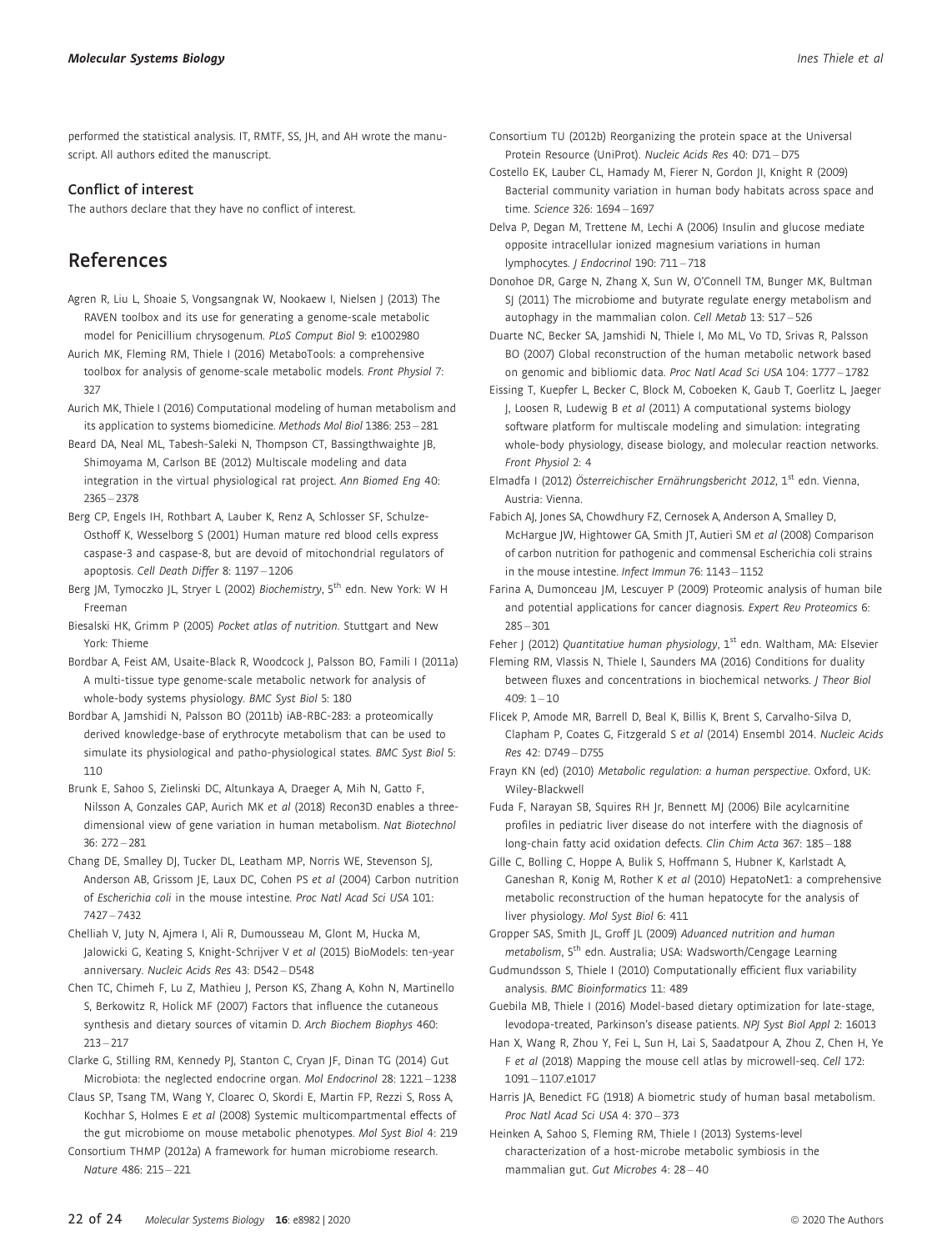- Heirendt L, Thiele I, Fleming RM (2017) DistributedFBA.jl: high-level, highperformance flux balance analysis in Julia. Bioinformatics 33: 1421 – 1423
- Heirendt L, Arreckx S, Pfau T, Mendoza SN, Richelle A, Heinken A, Haraldsdottir HS, Wachowiak J, Keating SM, Vlasov V et al (2019) Creation and analysis of biochemical constraint-based models using the COBRA Toolbox vol 3.0. Nat Protoc 14: 639 – 702
- Hunter P, Chapman T, Coveney PV, de Bono B, Diaz V, Fenner J, Frangi AF, Harris P, Hose R, Kohl P et al (2013) A vision and strategy for the virtual physiological human: 2012 update. Interface Focus 3: 20130004
- Kaneda K, Kataoka M, Kishiye T, Yamamoto H, Wake K (1991) The intracellular distribution of cell organelles in natural killer cells during the cytolysis of bound tumor cells, with special reference to the rod-cored vesicles. Arch Histol Cytol 54: 69 – 79
- Karr JR, Sanghvi JC, Macklin DN, Gutschow MV, Jacobs JM, Bolival B Jr, Assad-Garcia N, Glass JI, Covert MW (2012) A whole-cell computational model predicts phenotype from genotype. Cell 150: 389 – 401
- Kell DB (2007) The virtual human: towards a global systems biology of multiscale, distributed biochemical network models. IUBMB Life 59: 689 – 695
- Kim MS, Pinto SM, Getnet D, Nirujogi RS, Manda SS, Chaerkady R, Madugundu AK, Kelkar DS, Isserlin R, Jain S et al (2014) A draft map of the human proteome. Nature 509: 575 – 581
- Kitano H (2010) Grand challenges in systems physiology. Front Physiol 1: 3
- Krauss M, Schaller S, Borchers S, Findeisen R, Lippert J, Kuepfer L (2012) Integrating cellular metabolism into a multiscale whole-body model. PLoS Comput Biol 8: e1002750
- Lanham-New S, MacDonald I, Roche H (2013) Nutrition and metabolism, 2<sup>nd</sup> edn. Oxford, UK: Wiley
- Li Y, Wingert RA (2013) Regenerative medicine for the kidney: stem cell prospects & challenges. Clin Transl Med 2: 11
- Lieven C, Beber ME, Olivier BG, Bergmann FT, Ataman M, Babaei P, Bartell JA, Blank LM, Chauhan S, Correia K et al (2018) Memote: a community driven effort towards a standardized genome-scale metabolic model test suite. bioRxiv https://doi.org/10.1101/350991 [PREPRINT]
- Lin R, Liu W, Piao M, Zhu H (2017) A review of the relationship between the gut microbiota and amino acid metabolism. Amino Acids 49: 2083 – 2090
- Louis P, Flint HJ (2009) Diversity, metabolism and microbial ecology of butyrate-producing bacteria from the human large intestine. FEMS Microbiol Lett 294: 1 – 8
- Loureiro LL, Fonseca S Jr, Castro NG, Dos Passos RB, Porto CP, Pierucci AP (2015) Basal metabolic rate of adolescent modern pentathlon athletes: agreement between indirect calorimetry and predictive equations and the correlation with body parameters. PLoS ONE 10: e0142859
- Magnusdottir S, Heinken A, Kutt L, Ravcheev DA, Bauer E, Noronha A, Greenhalgh K, Jager C, Baginska J, Wilmes P et al (2017) Generation of genome-scale metabolic reconstructions for 773 members of the human gut microbiota. Nat Biotechnol 35: 81 – 89
- Malhi H, Irani AN, Gagandeep S, Gupta S (2002) Isolation of human progenitor liver epithelial cells with extensive replication capacity and differentiation into mature hepatocytes. J Cell Sci 115: 2679 - 2688
- Martini FH, Bartholomew EF (2006) Essentials of anatomy & physiology, 7<sup>th</sup> edn. San Francisco, CA: Pearson
- Mifflin MD, St Jeor ST, Hill LA, Scott BJ, Daugherty SA, Koh YO (1990) A new predictive equation for resting energy expenditure in healthy individuals. Am J Clin Nutr 51: 241 – 247
- Murray RK, Granner DK, Mayes PA, Rodwell VW (2000) A lange medical book: Harper's biochemistry, 25<sup>th</sup> edn. Stamford, CT: Appleton and Lange
- Murray RK, Bender DA, Botham KM, Kennelly PJ, Rodwell VW, Weil PA (2009) Harper's illustrated Biochemistry, 28<sup>th</sup> edn. New York, NY: Mc Graw Hill
- Neuman MG, French SW, Zakhari S, Malnick S, Seitz HK, Cohen LB, Salaspuro M, Voinea-Griffin A, Barasch A, Kirpich IA et al (2017) Alcohol, microbiome, life style influence alcohol and non-alcoholic organ damage. Exp Mol Pathol 102: 162 – 180
- Nielsen J (2017) Systems biology of metabolism: a driver for developing personalized and precision medicine. Cell Metab 25: 572 – 579
- Nilsson A, Mardinoglu A, Nielsen J (2017) Predicting growth of the healthy infant using a genome scale metabolic model. NPI Syst Biol Appl 3: 3
- Okuda S, Yamada T, Hamajima M, Itoh M, Katayama T, Bork P, Goto S, Kanehisa M (2008) KEGG Atlas mapping for global analysis of metabolic pathways. Nucleic Acids Res 36: W423 – W426
- Opdam S, Richelle A, Kellman B, Li S, Zielinski DC, Lewis NE (2017) A systematic evaluation of methods for tailoring genome-scale metabolic models. Cell Syst 4: 318 – 329.e316
- Orth JD, Thiele I, Palsson BO (2010) What is flux balance analysis? Nat Biotechnol 28: 245 – 248
- Palsson BO (2015) Systems biology: constraint-based reconstruction and analysis. Cambridge, UK: Cambridge University Press
- Pardridge WM, Mietus LJ (1980) Palmitate and cholesterol transport through the blood-brain barrier. J Neurochem 34: 463-466
- Pardridge WM (2005) The blood-brain barrier: bottleneck in brain drug development. NeuroRx 2: 3 – 14
- Pasolli E, Asnicar F, Manara S, Zolfo M, Karcher N, Armanini F, Beghini F, Manghi P, Tett A, Ghensi P et al (2019) Extensive unexplored human microbiome diversity revealed by over 150,000 genomes from metagenomes spanning age, geography, and lifestyle. Cell 176: 649 – 662.e620
- Peterson J, Garges S, Giovanni M, McInnes P, Wang L, Schloss JA, Bonazzi V, McEwen JE, Wetterstrand KA, Deal C et al (2009) The NIH human microbiome project. Genome Res 19: 2317 – 2323
- van de Poll MC, Soeters PB, Deutz NE, Fearon KC, Dejong CH (2004) Renal metabolism of amino acids: its role in interorgan amino acid exchange. Am J Clin Nutr 79: 185 – 197
- Potter JE, James MJ, Kandutsch AA (1981) Sequential cycles of cholesterol and dolichol synthesis in mouse spleens during phenylhydrazine-induced erythropoiesis. J Biol Chem 256: 2371 – 2376
- Prentice AM, Black AE, Coward WA, Davies HL, Goldberg GR, Murgatroyd PR, Ashford J, Sawyer M, Whitehead RG (1986) High levels of energy expenditure in obese women. Br Med J (Clin Res Ed) 292: 983-987
- Price PS, Conolly RB, Chaisson CF, Gross EA, Young JS, Mathis ET, Tedder DR (2003) Modeling interindividual variation in physiological factors used in PBPK models of humans. Crit Rev Toxicol 33: 469 – 503
- Price ND, Magis AT, Earls JC, Glusman G, Levy R, Lausted C, McDonald DT, Kusebauch U, Moss CL, Zhou Y et al (2017) A wellness study of 108 individuals using personal, dense, dynamic data clouds. Nat Biotechnol 35: 747 – 756
- Redzic Z (2011) Molecular biology of the blood-brain and the blood-cerebrospinal fluid barriers: similarities and differences. Fluids Barriers CNS 8: 3
- Rolfsson O, Palsson BO, Thiele I (2011) The human metabolic reconstruction Recon 1 directs hypotheses of novel human metabolic functions. BMC Syst Biol 5: 155
- Sahoo S, Thiele I (2013) Predicting the impact of diet and enzymopathies on human small intestinal epithelial cells. Hum Mol Genet 22: 2705 – 2722
- Sahoo S, Aurich MK, Jonsson JJ, Thiele I (2014) Membrane transporters in a human genome-scale metabolic knowledgebase and their implications for disease. Front Physiol 5: 91